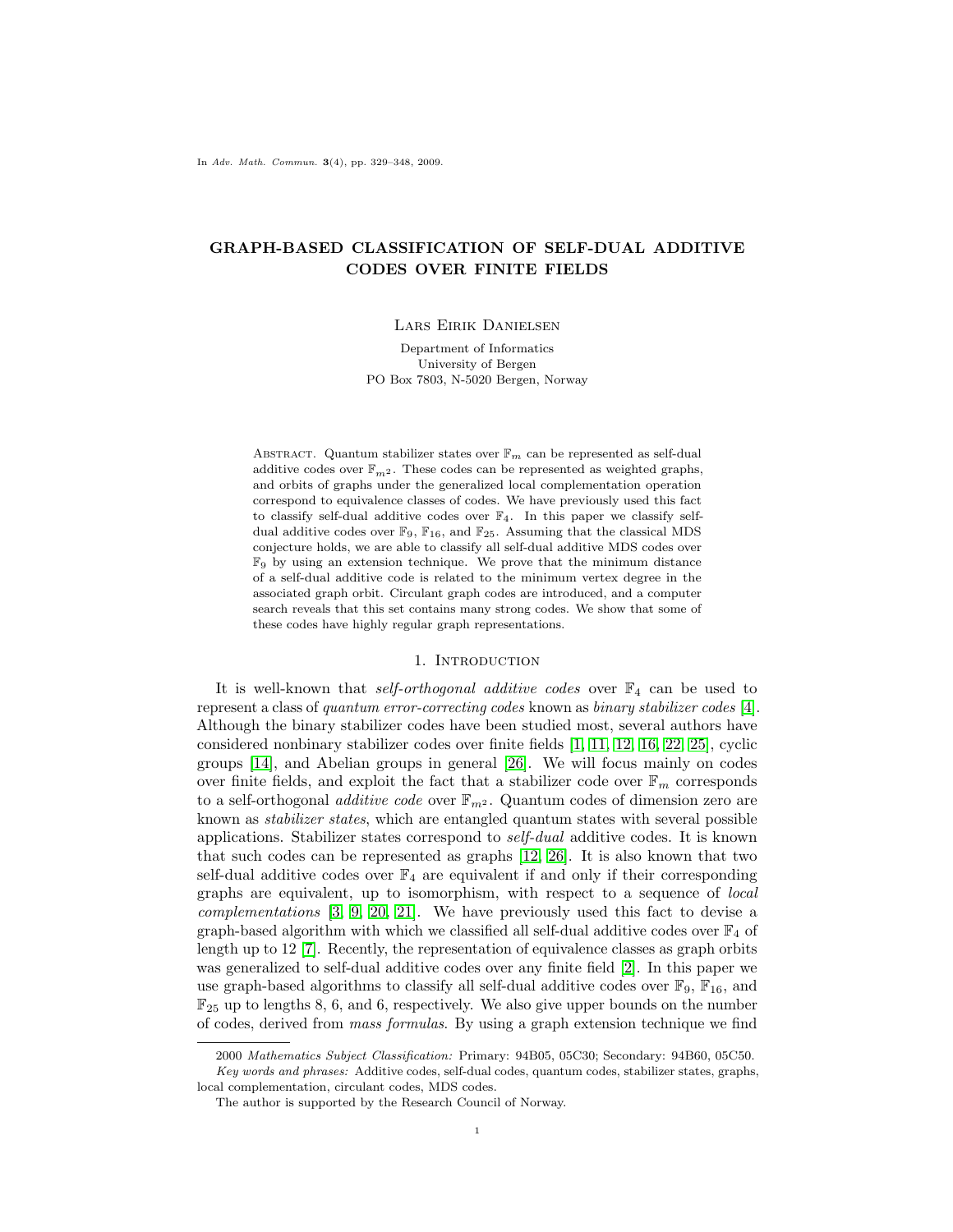### 2 Lars Eirik Danielsen

that there are only three non-trivial self-dual additive MDS codes over  $\mathbb{F}_9$ , assuming that the classical MDS conjecture holds. We prove that the minimum distance of a self-dual additive code is related to the minimum vertex degree in the associated graph orbit. Finally, we perform a search of circulant graph codes, a subclass of the self-dual additive codes, which is shown to contain many codes with high minimum distance. The highly regular graph structures of some of these codes are described.

# 2. Stabilizer states

Data in a classical computer are typically stored in bits that have values either 0 or 1. Similarly, we can envisage a quantum computer where data are stored in quantum bits, also known as qubits, i.e., two-level quantum systems. One qubit can then be described by a vector  $|x\rangle = \binom{\alpha}{\beta} \in \mathbb{C}^2$ , where  $|\alpha|^2$  is the probability of observing the value 0 when we measure the qubit, and  $|\beta|^2$  is the probability of observing the value 1. More generally, data could be stored in m-level qudits, described by vectors from  $\mathbb{C}^m$ . Measuring such a qudit would give a result from an alphabet with  $m$  symbols. In general, this alphabet could be any finite Abelian group, but we will focus on the case where the alphabet is a finite field. The  $m$ vectors  $|x\rangle, x \in \mathbb{F}_m$ , form an orthonormal basis of  $\mathbb{C}^m$ .

An error operator that can affect a single qudit is represented by a complex unitary  $m \times m$  matrix, i.e., a matrix U such that  $UU^{\dagger} = I$ , where  $\dagger$  means conjugate transpose. A state of *n* qudits is represented by a vector from  $\mathbb{C}^{m^n} = \mathbb{C}^m \otimes \cdots \otimes \mathbb{C}^m$ . Assuming that errors act independently on each qubit, this state is affected by error operators described by n-fold tensor products of unitary  $m \times m$  matrices. In the case of qubits  $(m = 2)$ , we only need to consider errors from the *Pauli group*,

$$
X = \begin{pmatrix} 0 & 1 \\ 1 & 0 \end{pmatrix}, \quad Z = \begin{pmatrix} 1 & 0 \\ 0 & -1 \end{pmatrix}, \quad Y = iXZ = \begin{pmatrix} 0 & -i \\ i & 0 \end{pmatrix}, \quad I = \begin{pmatrix} 1 & 0 \\ 0 & 1 \end{pmatrix},
$$

due to the fact that these matrices form a basis of all unitary  $2 \times 2$  matrices. The error X is called a *bit-flip*, since  $X |x\rangle = |x + 1\rangle$ . The error Z is known as a *phase*flip, since  $Z|x\rangle = (-1)^x |x\rangle$ . For general qudits that take their values from  $\mathbb{F}_m$ , we consider the *generalized Pauli group*,  $\mathcal{P}_m$ , also known as the *discrete Heisenberg-Weyl group*. When our alphabet is a finite field, we must have  $m = p^r$ , where p is a prime and  $r > 1$ . The errors contained in the generalized Pauli group are *shift errors*,  $X(a)|x\rangle = |x+a\rangle$ , and phase errors,  $Z(b)|x\rangle = \omega^{\text{tr}_{m/p}(bx)}|x\rangle$ , where  $a, b \in \mathbb{F}_m$ ,  $\omega$  is a complex p-th root of unity, and  $\text{tr}_{m/p} : \mathbb{F}_m \to \mathbb{F}_p$  is the trace function,  $\text{tr}_{m/p}(c) = \sum_{i=0}^{r-1} c^{p^i}$ . If  $m = p$  is a prime, i.e.,  $r = 1$ , the generalized Pauli group is generated by

$$
\left\langle X(1) = \begin{pmatrix} 0 & & & \\ \vdots & & I_{m-1} & \\ 0 & & & \\ 1 & 0 & \cdots & 0 \end{pmatrix}, \quad Z(1) = \begin{pmatrix} 1 & & & & 0 \\ & \omega & & & \\ & & \omega^2 & & \\ & & & \ddots & \\ 0 & & & & \omega^{n-1} \end{pmatrix} \right\rangle,
$$

where  $\omega$  is a complex p-th root of unity, and I is the identity matrix of specified dimension.<sup>[1](#page-1-0)</sup> The operators  $X(a)$  and  $Z(b)$  are obtained by taking the a-th and b-th powers of  $X(1)$  and  $Z(1)$ , respectively. Even if m is not prime, we can still define

<span id="page-1-0"></span><sup>&</sup>lt;sup>1</sup>The set of generators also contains the scalar  $\omega$ , except for the case  $m = 2$ , where it contains *i*, a 4-th root of unity. This overall phase factor can be ignored for our purposes.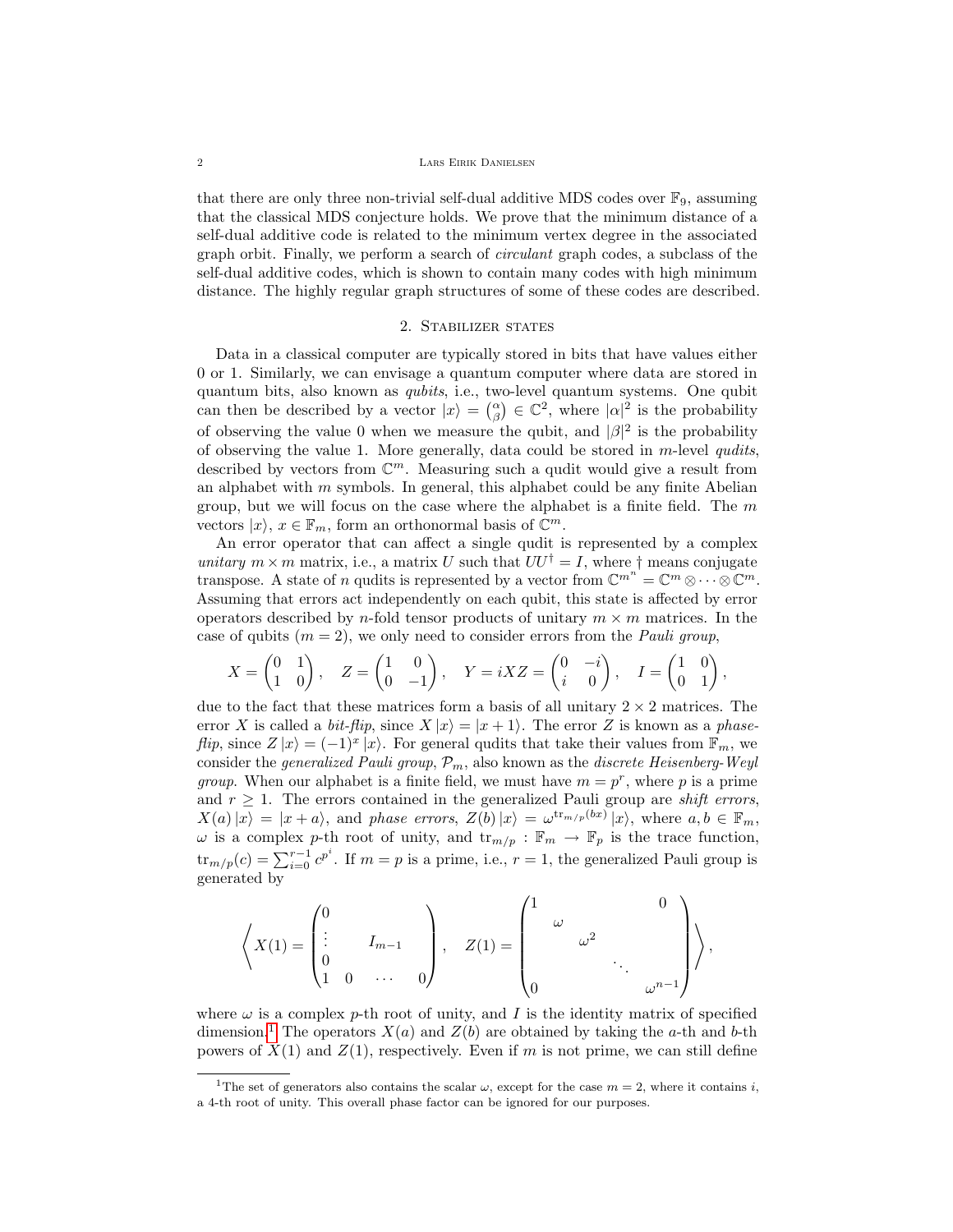qudits that take values from the cyclic group  $\mathbb{Z}_m$ , and use the same error operators as defined above. However, when  $m$  is a prime power, we get much better codes by using a finite field as our alphabet. When we work with qudits that take values from  $\mathbb{F}_{p^r}$ , where  $r > 1$ , we use the error group  $\{\bigotimes_{i=1}^r E_i \mid E_i \in \mathcal{P}_p\}$  [\[16\]](#page-19-0), i.e., the operators are r-fold tensor products of Pauli matrices from the group  $\mathcal{P}_p$ . The error bases that we use are examples of nice error bases [\[17\]](#page-19-7).

Quantum codes are designed to add redundancy in order to protect quantum states against errors due to interference from the environment. A code of *length*  $n$ and *dimension* k adds redundancy by encoding k qudits using n qudits. One type of code that exploits the fact that the generalized Pauli group forms a basis for all possible errors is the stabilizer code [\[10\]](#page-18-8). A stabilizer is an Abelian group generated by a set of  $n - k$  commuting error operators. An error is detected by measuring the eigenvalues of these operators. If a state is a valid codeword that has not been affected by error, we will observe the eigenvalue  $+1$  for all operators. The quantum code, i.e., the set of all valid codewords, is therefore a joint eigenspace of the stabilizer. If there is a detectable error, some eigenvalues would be different from  $+1$ , due to the commutativity properties of the generalized Pauli matrices. A stabilizer generated by a set of n error operators defines a zero-dimensional quantum code, also known as a *stabilizer state*.<sup>[2](#page-2-0)</sup> The *minimum distance* of a zero-dimensional stabilizer code is simply the minimum nonzero weight of all error operators in the stabilizer. The weight of an error operator is the number of  $m \times m$  tensor components that are different from the identity matrix. A quantum code of length  $n$ , dimension  $k$ , and minimum distance d, over the alphabet  $\mathbb{F}_m$ , is denoted an  $[[n, k, d]]_m$  code. Stabilizer states are therefore  $[[n, 0, d]]_m$  codes. If the minimum distance, d, is high, the stabilizer state is robust against error, which indicates that it is highly entangled. Entangled quantum states have many potential applications, for instance in cryptographic protocols, or as graph states [\[23\]](#page-19-8) which can be used as a resource for quantum computations. In the next section we will also see that zero-dimensional stabilizer codes correspond to an interesting class of classical codes, known as self-dual additive codes.

<span id="page-2-1"></span>**Example 1.** A  $[[4, 0, 3]]_3$  stabilizer state is obtained from the stabilizer generated by the following error operators.

$$
X(1) \quad \otimes X(1)Z(2) \otimes I \quad \otimes X(1),
$$
  
\n
$$
X(1)Z(1) \otimes X(2) \quad \otimes X(1)Z(1) \otimes X(1),
$$
  
\n
$$
I \quad \otimes X(2)Z(2) \otimes X(1)Z(1) \otimes Z(2),
$$
  
\n
$$
X(1) \quad \otimes X(2)Z(2) \otimes X(2) \quad \otimes X(2)Z(2).
$$

## 3. Self-dual additive codes

We can represent a stabilizer state over  $\mathbb{F}_m$  by an  $n \times 2n$  matrix  $(A | B)$  [\[1\]](#page-18-1). The submatrix A represents shift errors, such that  $A_{(i,j)} = a$  if  $X(a)$  occurs in the j-th tensor component of the  $i$ -th error operator in the set of generators. Similarly, the submatrix  $B$  represents phase errors.

<span id="page-2-2"></span><span id="page-2-0"></span><sup>2</sup>Stabilizer states could also be called one-dimensional quantum codes, since they are onedimensional Hilbert subspaces. We use the term dimension to mean the number of qudits the code can encode.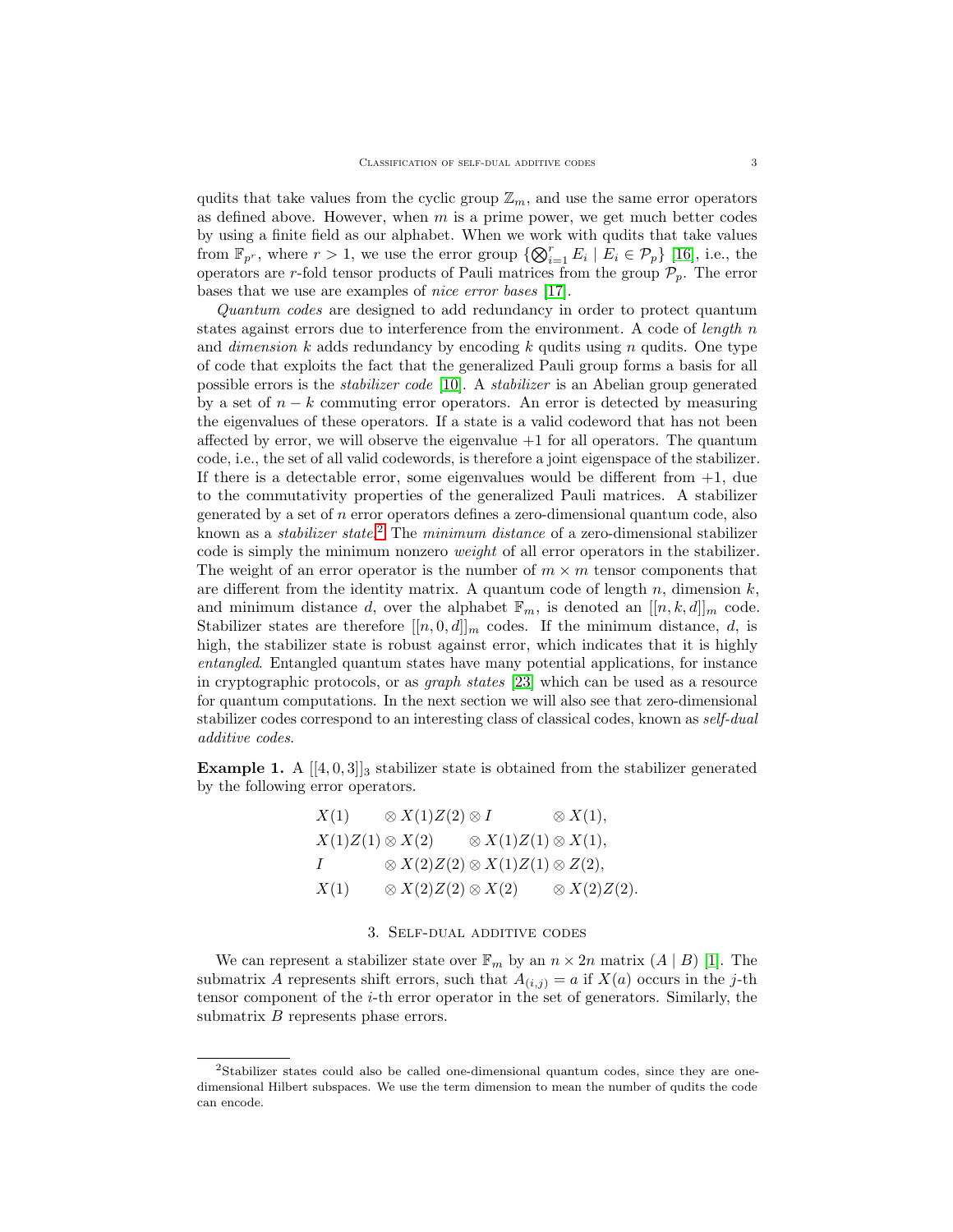Example 2. The matrix corresponding to the stabilizer state in Example [1](#page-2-1) is

$$
(A | B) = \left(\begin{array}{rrrrr} 1 & 1 & 0 & 1 & 0 & 2 & 0 & 0 \\ 1 & 2 & 1 & 1 & 1 & 0 & 1 & 0 \\ 0 & 2 & 1 & 0 & 0 & 2 & 1 & 2 \\ 1 & 2 & 2 & 2 & 0 & 2 & 0 & 2 \end{array}\right).
$$

The matrix  $(A | B)$  generates a code C, and this code is a representation of a stabilizer state. The fact that a stabilizer is an Abelian group translates into the requirement that C must be *self-dual* with respect to a *symplectic inner product*, i.e.,

$$
(a | b) * (a' | b') = \text{tr}_{m/p}(b \cdot a' - b' \cdot a) = 0, \quad \forall (a | b), (a' | b') \in \mathcal{C}.
$$

We define the *symplectic weight* of a codeword  $(a | b) \in \mathcal{C}$  as the number of positions i where  $a_i, b_i$ , or both are nonzero. (This is the same as the weight of the corresponding Pauli error operator.)

We can also map the linear code of length  $2n$  defined above to an additive code over  $\mathbb{F}_{m^2}$  of length n. The representation of binary stabilizer codes as self-dual additive codes over  $\mathbb{F}_4$  was first demonstrated by Calderbank et al. [\[4\]](#page-18-0), and generalized to qudits by Ashikhmin and Knill [\[1\]](#page-18-1), and by Ketkar et al. [\[16\]](#page-19-0). An *additive* code,  $C$ , over  $\mathbb{F}_{m^2}$  of length n is defined as an  $\mathbb{F}_m$ -linear subgroup of  $\mathbb{F}_{m^2}^n$ . The code C contains  $m^n$  codewords, and can be defined by an  $n \times n$  generator matrix, C, with entries from  $\mathbb{F}_{m^2}$ , such that any  $\mathbb{F}_m$ -linear combination of rows from C is a codeword.<sup>[3](#page-3-0)</sup> To get from the stabilizer representation  $(A | B)$  to the generator matrix C, we simply take  $C = A + \omega B$ , where  $\omega$  is a primitive element of  $\mathbb{F}_{m^2}$ . The code C will be self-dual,  $C = C^{\perp}$ , where the dual is defined with respect to the *Hermitian trace inner product*,  $\mathcal{C}^{\perp} = \{ \boldsymbol{u} \in \mathbb{F}_{m^2}^n \mid \boldsymbol{u} * \boldsymbol{c} = 0 \text{ for all } \boldsymbol{c} \in \mathcal{C} \}.$  When  $m = p$  is prime, the Hermitian trace inner product of two vectors over  $\mathbb{F}_{p^2}$  of length n,  $\mathbf{u} = (u_1, u_2, \dots, u_n)$  and  $\mathbf{v} = (v_1, v_2, \dots, v_n)$ , is given by

$$
\boldsymbol{u}\ast \boldsymbol{v} = \mathrm{tr}_{p^2/p}(\boldsymbol{u}\cdot \boldsymbol{v}^p) = \boldsymbol{u}\cdot \boldsymbol{v}^p - \boldsymbol{u}^p\cdot \boldsymbol{v} = \sum_{i=1}^n (u_iv_i^p - u_i^pv_i),
$$

When  $m = p^r$  is not a prime, we use a modification of the Hermitian trace inner product [\[16\]](#page-19-0),

$$
\boldsymbol{u}\ast\boldsymbol{v}=\mathrm{tr}_{m/p}\left(\frac{\boldsymbol{u}\cdot\boldsymbol{v}^m-\boldsymbol{u}^m\cdot\boldsymbol{v}}{\omega-\omega^m}\right),
$$

where  $\omega$  is a primitive element of  $\mathbb{F}_{m^2}$ .

The Hamming weight of a codeword  $u \in \mathcal{C}$ , denoted wt $(u)$ , is the number of nonzero components of u. The Hamming distance between u and v is  $wt(u - v)$ . The *minimum distance* of the code  $\mathcal{C}$  is the minimal Hamming distance between any two distinct codewords of C. Since  $\mathcal C$  is an additive code, the minimum distance is also given by the smallest nonzero weight of any codeword in  $\mathcal{C}$ . A code over  $\mathbb{F}_{m^2}$ with minimum distance d is called an  $(n, m<sup>n</sup>, d)$  code. The *weight distribution* of the code C is the sequence  $(A_0, A_1, \ldots, A_n)$ , where  $A_i$  is the number of codewords of weight i. The *weight enumerator* of  $C$  is the polynomial

$$
W(x,y) = \sum_{i=0}^{n} A_i x^{n-i} y^i
$$

For an additive code over  $\mathbb{F}_{m^2}$ , all  $A_i$  must be divisible by  $m-1$ .

<span id="page-3-0"></span><sup>&</sup>lt;sup>3</sup>For additive codes over  $\mathbb{F}_4$ , each codeword is a sum of rows of the generator matrix. However, we also use the name "additive code" in this more general case.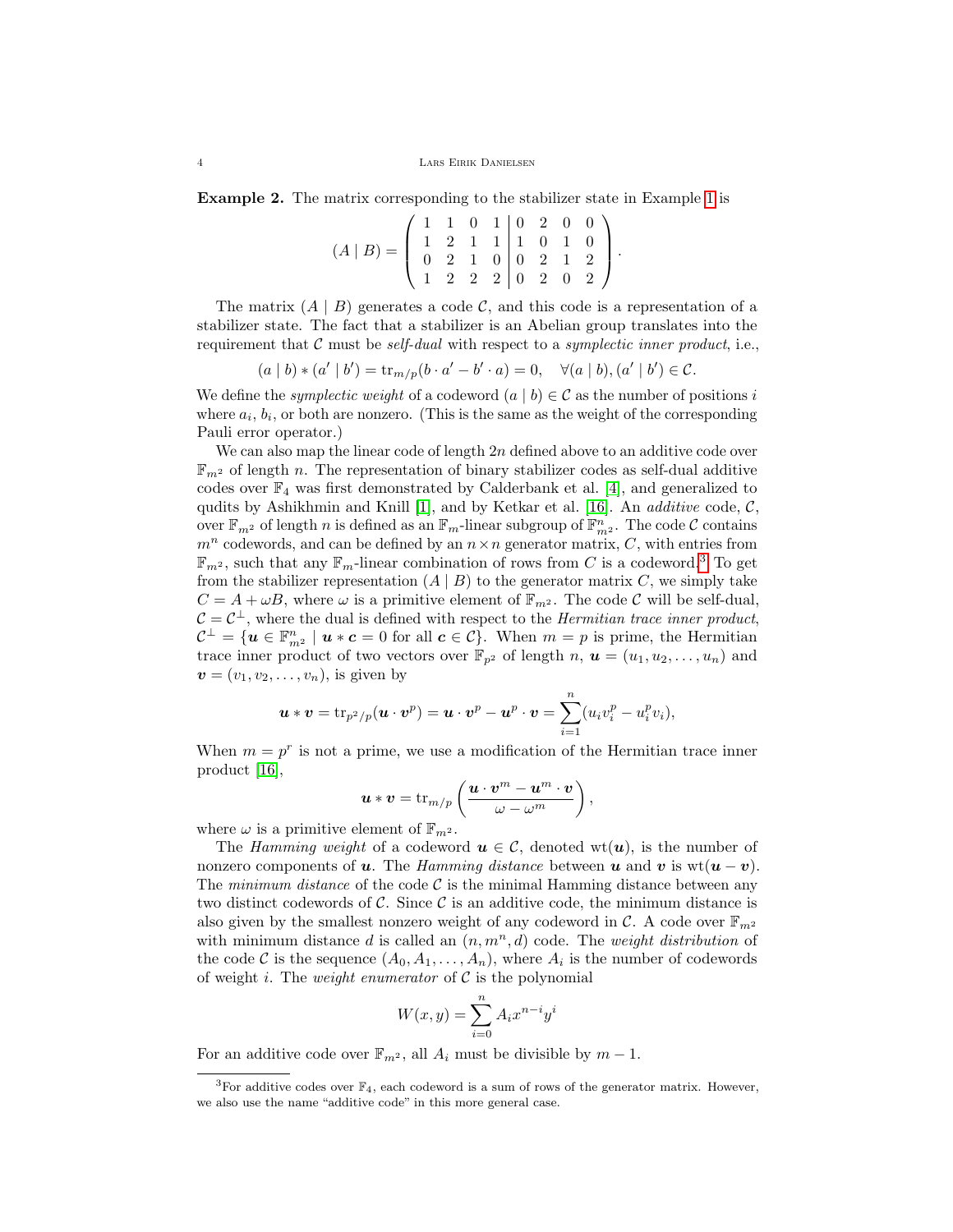Example 3. The stabilizer state in Example [1](#page-2-1) corresponds to the following generator matrix of a self-dual additive  $(4,3^4,3)$  code.

$$
C = \left( \begin{array}{cccc} 1 & 1 + 2\omega & 0 & 1 \\ 1 + \omega & 2 & 1 + \omega & 1 \\ 0 & 2 + 2\omega & 1 + \omega & 2\omega \\ 1 & 2 + 2\omega & 2 & 2 + 2\omega \end{array} \right).
$$

We define two self-dual additive codes,  $\mathcal C$  and  $\mathcal C'$  over  $\mathbb F_{m^2}$ , to be *equivalent* if the codewords of  $\mathcal C$  can be mapped onto the codewords of  $\mathcal C'$  by a map that preserves the properties of the code, including self-duality. A permutation of coordinates, or columns of a generator matrix, is such a map. Other operations can also be applied to the coordinates of C. Let each element  $a + \omega b \in \mathbb{F}_{m^2}$  be represented as  $\binom{a}{b} \in \mathbb{F}_m^2$ . We can then premultiply this element by a  $2 \times 2$  matrix. (We could equivalently have applied transformations to pairwise columns of the  $2n \times n$  matrix  $(A | B)$ .) It was shown by Rains [\[22\]](#page-19-1) that by applying matrices from the *symplectic group*  $Sp_2(m)$  to each coordinate, we preserve the properties of the code. (This group contains all  $2 \times 2$ matrices with elements in  $\mathbb{F}_m$  and determinant one.) For self-dual additive codes over  $\mathbb{F}_4$ , these symplectic operations can be represented more simply as multiplication by nonzero elements from  $\mathbb{F}_4$  and conjugation of coordinates. (Conjugation of elements in  $\mathbb{F}_{p^2}$  maps x to  $x^p$ .) Combined, there are six possible transformations that are equivalent to the six permutations of the elements  $\{1, \omega, \omega^2\}$  in the coordinate. The corresponding symplectic group is

$$
Sp_2(2) = \left\langle A_1 = \begin{pmatrix} 0 & 1 \\ 1 & 1 \end{pmatrix}, A_2 = \begin{pmatrix} 1 & 1 \\ 0 & 1 \end{pmatrix} \right\rangle,
$$

where  $A_1$  represents multiplication by  $\omega$  and  $A_2$  represents conjugation. Including coordinate permutations, there are a total of  $6<sup>n</sup>n!$  maps for a code of length n.

For codes over  $\mathbb{F}_9$ , we observe that  $Sp_2(3)$  is a group of order 24 generated by

$$
Sp_2(3) = \left\langle A_1 = \begin{pmatrix} 1 & 1 \\ 1 & 2 \end{pmatrix}, A_2 = \begin{pmatrix} 1 & 1 \\ 0 & 1 \end{pmatrix} \right\rangle,
$$

where  $A_1$  represents multiplication by  $\omega^2$  and  $A_2$  represents the map  $a + \omega b \mapsto$  $a + b + \omega b$ . By taking powers of  $A_1$ , we see that we are allowed to multiply a coordinate by  $x \in \mathbb{F}_9$  only if  $x\overline{x} = 1$ . However, if we also conjugate the coordinate, we may multiply by  $x \in \mathbb{F}_9$  where  $x\overline{x} = 2$ . Note that conjugation on its own is not allowed. The 8 operations just described may be combined with the operations represented by  $A_2$  and  $A_2^2$  to give a total of 24 operations. In all there are  $24^n n!$ maps that take a self-dual additive code over  $\mathbb{F}_9$  to an equivalent code. In general, for codes over  $\mathbb{F}_{m^2}$ , the number of maps is  $| \text{Sp}_2(m) |^n n!$ .

<span id="page-4-0"></span>A transformation that maps  $C$  to itself is called an *automorphism* of  $C$ . All automorphisms of C make up an *automorphism group*, denoted  $Aut(\mathcal{C})$ . The number of distinct codes equivalent to a self-dual additive code over  $\mathbb{F}_{m^2}$ ,  $\mathcal{C}$ , is then given by  $|\operatorname{Sp}_2(m)|^n n!$  $\frac{p_2(m)^{n}n!}{|\mathrm{Aut}(\mathcal{C})|}$ . The *equivalence class* of C contains all codes that are equivalent to C. By adding the sizes of all equivalence classes of codes of length  $n$ , we find the total number of distinct codes of length n, denoted  $T_n$ . The number  $T_n$  is also given by a *mass formula.* The mass formula for self-dual additive codes over  $\mathbb{F}_4$  was found by Höhn [\[15\]](#page-19-9). This result is easily generalized to  $\mathbb{F}_{m^2}$ .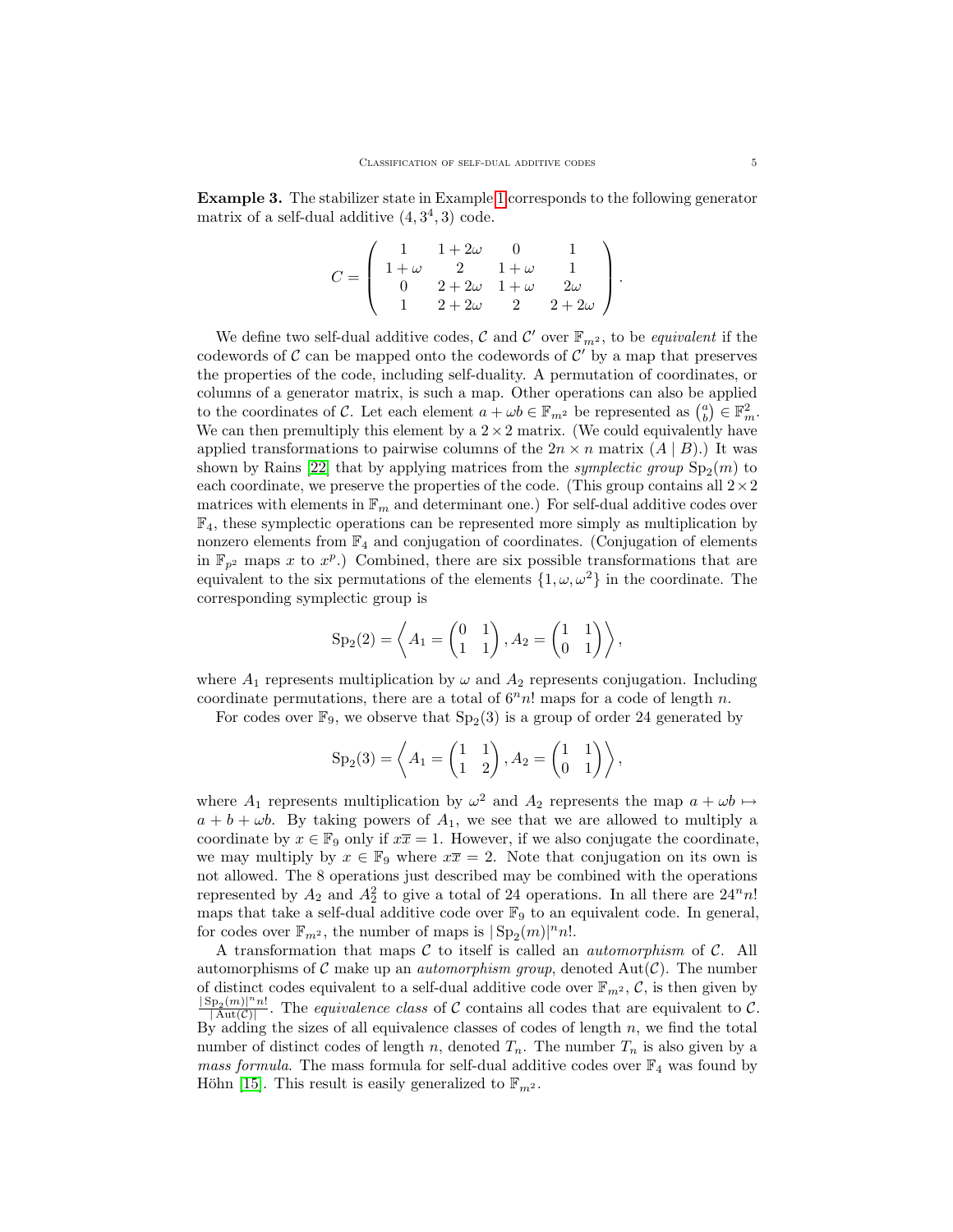6 Lars Eirik Danielsen

Theorem 3.1.

$$
T_n = \prod_{i=1}^n (m^i + 1) = \sum_{j=1}^{t_n} \frac{|\text{Sp}_2(m)|^n n!}{|\text{Aut}(\mathcal{C}_j)|},
$$

where  $t_n$  is the number of equivalence classes of codes of length n, and  $C_j$  is a representative from each equivalence class.

*Proof.* Let  $M(n,k)$  be the total number of self-orthogonal  $(n, m^k)$  codes. One such code, C, can be extended to a self-orthogonal  $(n, m^{k+1})$  code in  $m^{2(n-k)} - 1$  ways by adding an extra codeword from  $C^{\perp}$ . Each  $(n, m^{k+1})$  code can be obtained in this way from  $m^{2(k+1)} - 1$  different  $(n, m^k)$  codes. It follows that

$$
M(n, k+1) = M(n, k) \frac{m^{2(n-k)} - 1}{m^{2(k+1)} - 1}.
$$

Starting with  $M(n, 0) = 1$ , the recursion gives us the number of self-dual  $(n, m<sup>n</sup>)$ codes,

$$
M(n,n) = \prod_{i=0}^{n-1} \frac{m^{2(n-k)} - 1}{m^{2(k+1)} - 1} = \prod_{i=1}^{n} (m^{i} + 1).
$$

By assuming that all codes of length  $n$  have a trivial automorphism group, we get the following lower bound on  $t_n$ , the total number of inequivalent codes. Note that when  $n$  is large, most codes have a trivial automorphism group, so the tightness of the bound increases with  $n$ . Also note that this bound is much tighter than a bound that was derived from results in graph theory by Bahramgiri and Beigi [\[2\]](#page-18-7).

### <span id="page-5-0"></span>Theorem 3.2.

$$
t_n \ge \left\lceil \frac{c \prod_{i=1}^n (m^i + 1)}{|\operatorname{Sp}_2(m)|^n n!} \right\rceil,
$$

where  $c = 1$  if m is even, and  $c = 2$  if m is odd.

*Proof.* When  $m$  is even, the trivial automorphism group includes only the identity permutation, and the result follows from Theorem [3.1.](#page-4-0) When  $m = p^r$  is odd, where  $p$  is a prime, the trivial automorphism group also contains the transformation that applies the symplectic operation  $\begin{pmatrix} p-1 & 0 \\ 0 & p \end{pmatrix}$  to all coordinates. This operation 0  $p-1$ is equivalent to multiplying each codeword by  $p-1$ , and will therefore map an additive code to itself.  $\Box$ 

It follows from the quantum singleton bound [\[18,](#page-19-10) [22\]](#page-19-1) that any self-dual additive code must satisfy  $2d \leq n+2$ . A tighter bound for codes over  $\mathbb{F}_4$  was given by Calderbank et al. [\[4\]](#page-18-0). Codes that satisfy the singleton bound with equality are known as maximum distance separable (MDS) codes. Self-dual MDS codes must have even length, and MDS codes of length two are trivial and exist for all alphabets. The only non-trivial MDS code over  $\mathbb{F}_4$  is the  $(6, 2^6, 4)$  Hexacode. Ketkar et al. [\[16,](#page-19-0) Thm. 63] proved that a self-dual additive  $(n, m^n, d)$  MDS code must satisfy  $n \leq m^2 + d - 2 \leq 2m^2 - 2$ . If the famous MDS conjecture holds, then  $n \leq m^2 + 1$ , or  $n \leq m^2 + 2$  when m is even and  $d = 4$  or  $d = m^2$ . Grassl, Rötteler, and Beth [\[24\]](#page-19-11) showed that MDS codes of length  $n \leq m + 1$  always exist.

Self-dual *linear* codes over  $\mathbb{F}_{m^2}$  are a subset of the self-dual additive codes. Only additive codes that satisfy certain constraints can be linear. Such constraints for codes over  $\mathbb{F}_4$  were described by Van den Nest [\[20\]](#page-19-5) and by Glynn et al. [\[9\]](#page-18-5). An obvious constraint is that all coefficients of the weight enumerator, except  $A_0$ , of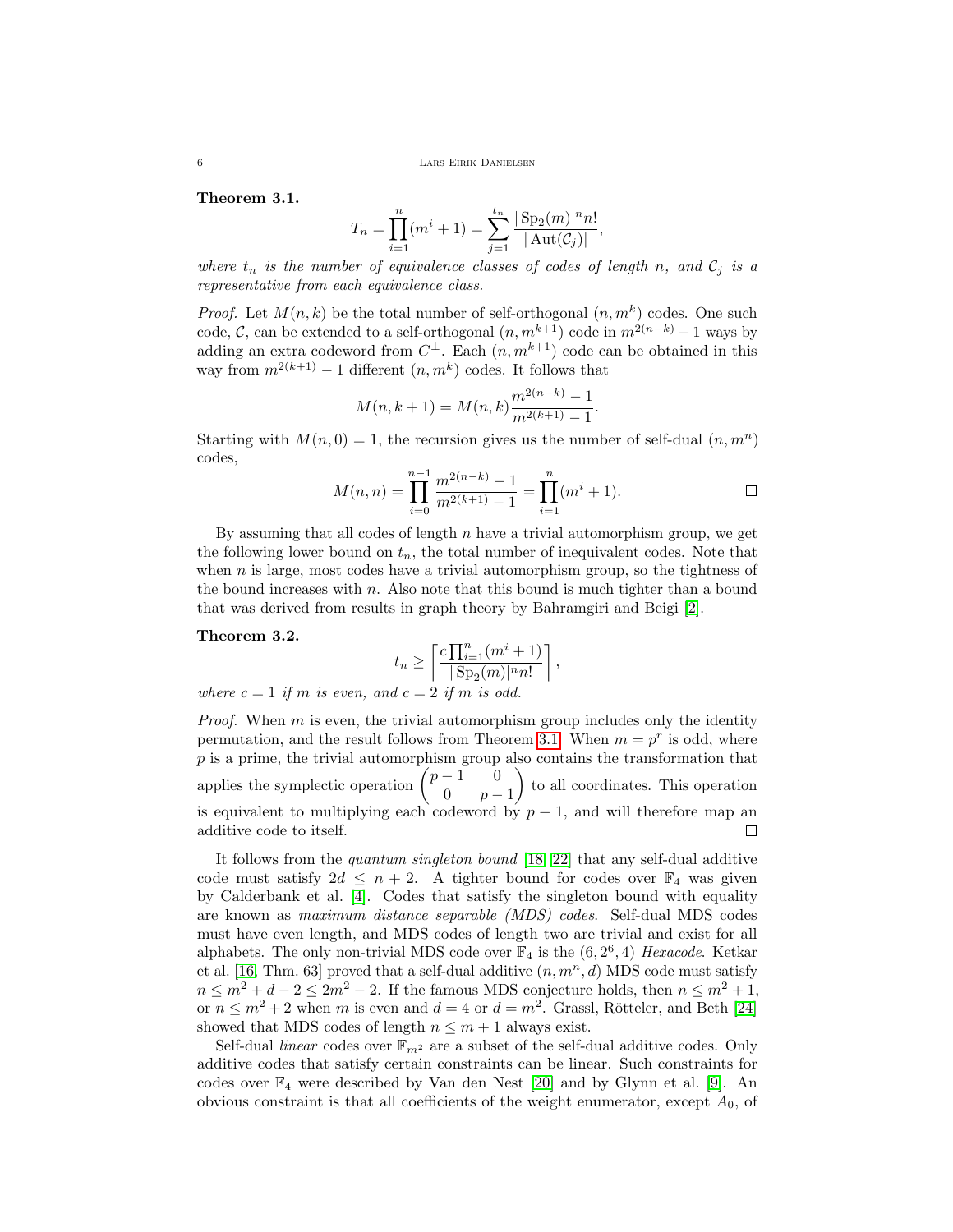a linear code must be divisible by  $m^2 - 1$ , whereas for an additive code they need only be divisible by  $m-1$ .

# 4. Correspondence to weighted graphs

A graph is a pair  $G = (V, E)$  where V is a set of vertices and  $E \subseteq V \times V$ is a set of edges. Let an m-weighted graph be a triple  $G = (V, E, W)$  where W is a set of weights from  $\mathbb{F}_m$ . Each edge has an associated non-zero weight. (An edge with weight zero is the same as a non-edge.) An  $m$ -weighted graph with  $n$ vertices can be represented by an  $n \times n$  *adjacency matrix* Γ, where the element  $\Gamma_{(i,j)} = W(\{i,j\})$  if  $\{i,j\} \in E$ , and  $\Gamma_{(i,j)} = 0$  otherwise. We will only consider simple undirected graphs whose adjacency matrices are symmetric with all diagonal elements being 0. The *neighbourhood* of  $v \in V$ , denoted  $N_v \subset V$ , is the set of vertices connected to v by an edge. The number of vertices adjacent to v,  $|N_v|$ , is called the *degree* of v. The *induced subgraph* of G on  $U \subseteq V$  contains vertices U and all edges from  $E$  whose endpoints are both in  $U$ . The *complement* of a 2-weighted graph G is found by replacing E with  $V \times V - E$ , i.e., the edges in E are changed to non-edges, and the non-edges to edges. Two graphs  $G = (V, E)$  and  $G' = (V, E')$  are *isomorphic* if and only if there exists a permutation  $\pi$  of V such that  $\{u, v\} \in E \iff \{\pi(u), \pi(v)\} \in E'$ . We also require that weights are preserved, i.e.,  $W_{\{u,v\}} = W_{\{\pi(u),\pi(v)\}}$ . A path is a sequence of vertices,  $(v_1, v_2, \ldots, v_i)$ , such that  $\{v_1, v_2\}, \{v_2, v_3\}, \ldots, \{v_{i-1}, v_i\} \in E$ . A graph is *connected* if there is a path from any vertex to any other vertex in the graph. A complete graph is a graph where all pairs of vertices are connected by an edge. A clique is a complete subgraph.

**Definition 4.1.** A *graph code* is an additive code over  $\mathbb{F}_{m^2}$  that has a generator matrix of the form  $C = \Gamma + \omega I$ , where I is the identity matrix,  $\omega$  is a primitive element of  $\mathbb{F}_{m^2}$ , and  $\Gamma$  is the adjacency matrix of a simple undirected m-weighted graph.

# <span id="page-6-0"></span>**Theorem 4.2.** Every self-dual additive code over  $\mathbb{F}_{m^2}$  is equivalent to a graph code.

*Proof.* The generator matrix, C, of a self-dual additive code over  $\mathbb{F}_{m^2}$  corresponds to an  $n \times 2n$  matrix  $(A | B)$  with elements from  $\mathbb{F}_m$ , such that  $C = A + \omega B$ . We must prove that an equivalent code is generated by  $(\Gamma | I)$ , where I is the identity matrix and  $\Gamma$  is the adjacency matrix of a simple undirected m-weighted graph. A basis change can be accomplished by  $(A' | B') = M(A | B)$ , where M is an  $n \times n$ invertible matrix with elements from  $\mathbb{F}_m$ . If B has full rank, the solution is simple, since  $B^{-1}(A | B) = (\Gamma' | I)$ . We obtain  $(\Gamma | I)$  after changing the diagonal elements of  $\Gamma'$  to 0, by appropriate symplectic transformations. Any two rows of  $(\Gamma | I)$ will be orthogonal with respect to the symplectic inner product, which means that  $\Gamma I^{\mathrm{T}} - I \Gamma^{\mathrm{T}} = 0$ , and it follows that  $\Gamma$  will always be a symmetric matrix. In the case where B has rank  $k < n$ , we can perform a basis change to get

$$
(A' | B') = \left(\begin{array}{c|c} A_1 & B_1 \\ A_2 & \mathbf{0} \end{array}\right),
$$

where  $B_1$  is a  $k \times n$  matrix with full rank, and  $A_1$  also has size  $k \times n$ . Since the rowspace of  $(A' | B')$  defines a self-dual code, and  $B'$  contains an all-zero row, it must be true that  $A_2B_1^{\mathrm{T}} = \mathbf{0}$ .  $A_2$  must have full rank, and the row space of  $B_1$  must be the orthogonal complement of the row space of  $A_2$ . We assume that  $B_1 = (B_{11} | B_{12})$ where  $B_{11}$  is a  $k \times k$  invertible matrix. We also write  $A_2 = (A_{21} \mid A_{22})$  where  $A_{22}$  has size  $(n - k) \times (n - k)$ . Assume that there exists an  $\boldsymbol{x} \in \mathbb{F}_m^{n-k}$  such that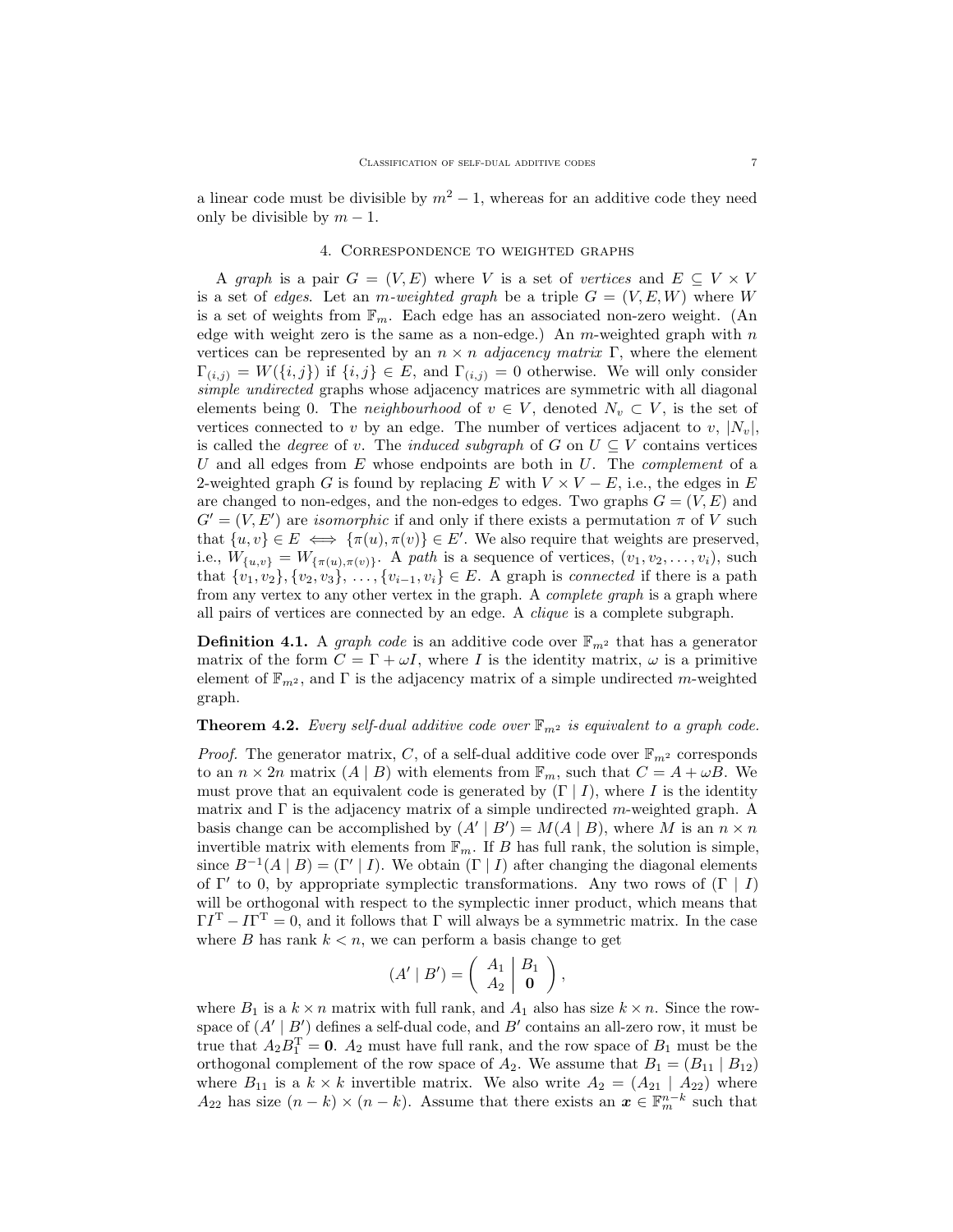

<span id="page-7-0"></span>Figure 1: Graph Representation of the  $(4,3^4,3)$  Code

 $A_{22}x^{\mathrm{T}} = 0$ . Then the vector  $\boldsymbol{v} = (0, \ldots, 0, \boldsymbol{x})$  of length n satisfies  $A_2\boldsymbol{v}^{\mathrm{T}} = 0$ . Since the row space of  $B_1$  is the orthogonal complement of the row space of  $A_2$ , we can write  $\boldsymbol{v} = \boldsymbol{y} B_1$  for some  $\boldsymbol{y} \in \mathbb{F}_m^k$ . We see that  $\boldsymbol{y} B_{11} = 0$ , and since  $B_{11}$  has full rank, it must therefore be true that  $y = 0$ . This means that  $x = 0$ , which proves that  $A_{22}$  is an invertible matrix. Two of the symplectic operations that we can apply to columns of a generator matrix are  $\begin{pmatrix} 0 & m-1 \\ 1 & 0 \end{pmatrix}$  and  $\begin{pmatrix} 0 & 1 \\ m-1 & 0 \end{pmatrix}$ . This means that we can interchange column i of  $A'$  and column i of  $B'$  if we also multiply one of the columns by  $m-1$ . In this way we swap the *i*-th columns of A' and B' for  $k < i \leq n$ to get  $(A'' | B'')$ . Since  $B_{11}$  and  $A_{22}$  are invertible,  $B''$  must also be an invertible matrix. We then find  $B''^{-1}(A'' | B'') = (\Gamma | I)$ , and set all diagonal elements of  $\Gamma$ to 0 by symplectic transformations.  $\Box$ 

<span id="page-7-1"></span>Example 4. The matrix from Example [2](#page-2-2) can be transformed into the following matrix, using the method given in the proof of Theorem [4.2.](#page-6-0)

$$
(\Gamma | I) = \left( \begin{array}{rrrrr} 0 & 1 & 1 & 0 & 1 & 0 & 0 & 0 \\ 1 & 0 & 0 & 1 & 0 & 1 & 0 & 0 \\ 1 & 0 & 0 & 2 & 0 & 0 & 1 & 0 \\ 0 & 1 & 2 & 0 & 0 & 0 & 0 & 1 \end{array} \right).
$$

This means that the stabilizer state from Example [1](#page-2-1) is equivalent to the graph code generated by  $C = \Gamma + \omega I$ . The graph defined by  $\Gamma$  is depicted in Fig. [1.](#page-7-0)

Note that Theorem [4.2](#page-6-0) is a generalization of the same theorem for codes over  $\mathbb{F}_4$  [\[7\]](#page-18-6), which was proved by Van den Nest et al. [\[21\]](#page-19-6). The fact that stabilizer codes can be represented by graphs was also shown by Schlingemann and Werner [\[26\]](#page-19-4) and by Grassl, Klappenecker, and Rötteler [\[12\]](#page-18-3).

We have seen that every  $m$ -weighted graph represents a self-dual additive code over  $\mathbb{F}_{m^2}$ , and that every self-dual additive code over  $\mathbb{F}_{m^2}$  can be represented by an m-weighted graph. It follows that we can, without loss of generality, restrict our study to codes with generator matrices of the form  $\Gamma + \omega I$ , where  $\Gamma$  is an adjacency matrix of an unlabeled simple undirected m-weighed graph.

# 5. Graph equivalence and code equivalence

Swapping vertex i and vertex j of a graph with adjacency matrix  $\Gamma$  can be accomplished by exchanging column i and column j of  $\Gamma$  and then exchanging row i and row j of Γ. We call the resulting matrix  $\Gamma'$ . Exactly the same column and row operations map  $\Gamma + \omega I$  to  $\Gamma' + \omega I$ , which are generator matrices for equivalent codes. It follows that two codes are equivalent if their corresponding graphs are isomorphic. However, the symplectic transformations that map a code to an equivalent code do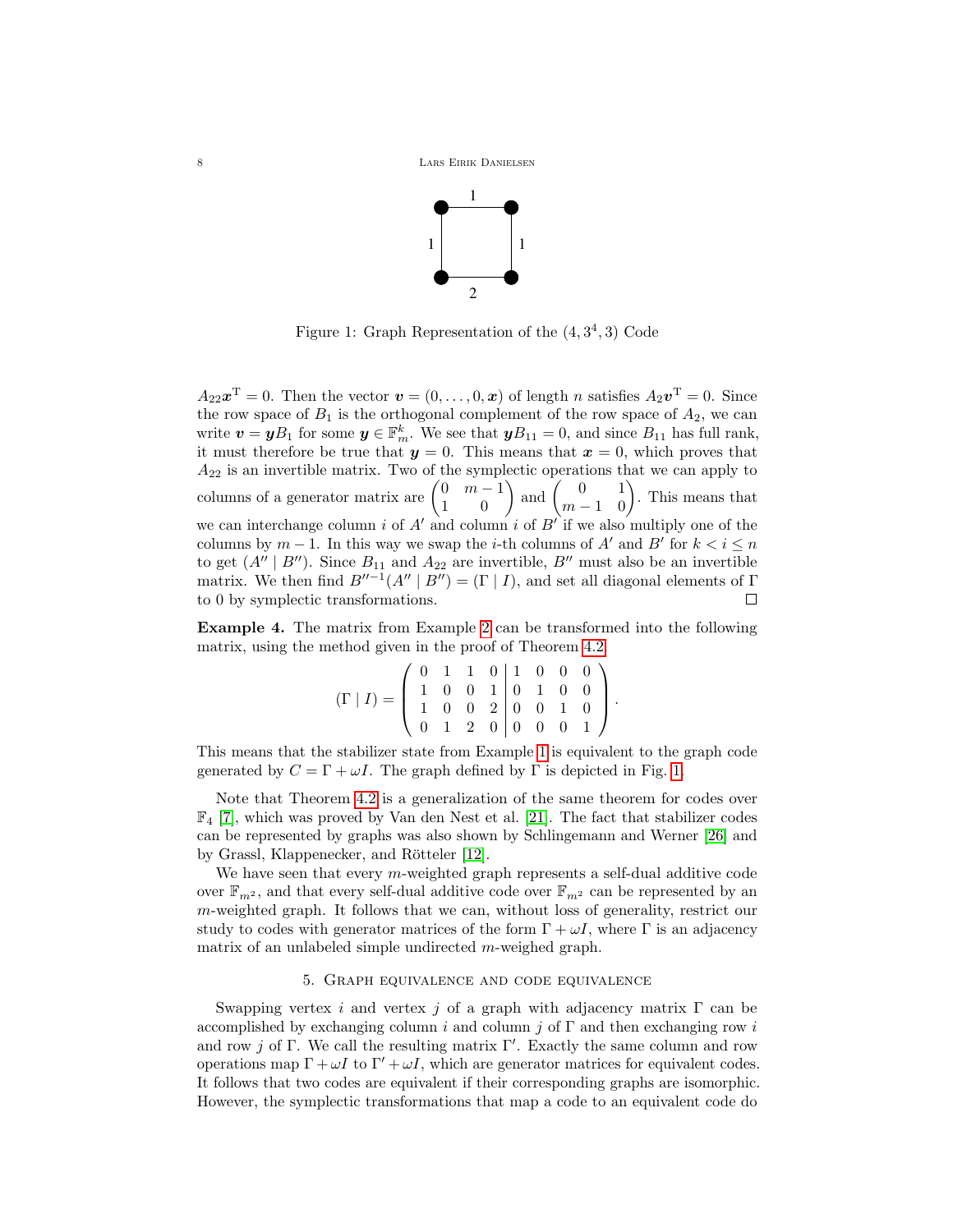

Figure 2: Example of Local Complementation

not in general produce isomorphic graphs, but we will see that they can be described as graph operations.

It is known that two self-dual additive codes over  $\mathbb{F}_4$  are equivalent if and only if their corresponding graphs are equivalent, up to isomorphism, with respect to a sequence of local complementations [\[3,](#page-18-4) [9,](#page-18-5) [20,](#page-19-5) [21\]](#page-19-6). We have previously used this fact to devise a graph-based algorithm with which we classified all self-dual additive codes over  $\mathbb{F}_4$  of length up to 12 [\[7\]](#page-18-6).

**Definition 5.1** ([\[3\]](#page-18-4)). Given a graph  $G = (V, E)$  and a vertex  $v \in V$ , let  $N_v \subset V$  be the neighbourhood of v. Local complementation (LC) on v transforms G into  $G * v$ by replacing the induced subgraph of  $G$  on  $N_v$  by its complement.

**Theorem 5.2** ([\[3,](#page-18-4) [9,](#page-18-5) [20,](#page-19-5) [21\]](#page-19-6)). Two self-dual additive codes over  $\mathbb{F}_4$ , C and C', with graph representations  $G$  and  $G'$ , are equivalent if and only if there is a finite sequence of not necessarily distinct vertices  $(v_1, v_2, \ldots, v_i)$ , such that  $G * v_1 * v_2 * \cdots * v_i$  is isomorphic to  $G'$ .

The LC operation can be generalized to weighted graphs, and it was first shown by Bahramgiri and Beigi [\[2\]](#page-18-7) that the equivalence of nonbinary stabilizer states over  $\mathbb{F}_m$ , i.e., self-dual additive codes over  $\mathbb{F}_{m^2}$ , can be described in terms of graph operations.[4](#page-8-0)

**Definition 5.3** ([\[2\]](#page-18-7)). Given an m-weighted graph  $G = (V, E, W)$  and a vertex  $v \in V$ , weight shifting on v by  $a \in \mathbb{F}_m \setminus \{0\}$  transforms G into  $G \circ_a v$  by multiplying the weight of each edge incident on  $v$  by  $a$ .

**Definition 5.4** ([\[2\]](#page-18-7)). Given an m-weighted graph  $G = (V, E, W)$  and a vertex  $v \in V$ , generalized local complementation on v by  $a \in \mathbb{F}_m \setminus \{0\}$  transforms G into  $G*_a v$ . Let  $\Gamma$  and  $\Gamma'$  be the adjacency matrices of G and  $G*_a v$ , respectively. Then  $\Gamma'_{(i,j)} = \Gamma_{(i,j)} + a \Gamma_{(v,i)} \Gamma_{(v,j)}$ , for all  $i \neq j$ , and  $\Gamma'_{(i,i)} = 0$  for all i.

<span id="page-8-1"></span>**Theorem 5.5** ([\[2\]](#page-18-7)). Two self-dual additive codes over  $\mathbb{F}_{m^2}$ , C and C', with graph representations  $G$  and  $G'$ , are equivalent if and only if we get a graph isomor $phic$  to  $G'$  by applying some finite sequence of weight shifts and generalized local complementations to G.

<span id="page-8-0"></span><sup>&</sup>lt;sup>4</sup>Bahramgiri and Beigi [\[2\]](#page-18-7) only state their theorem for  $\mathbb{F}_m$  where m is prime, but the result holds for any finite field, as their proof does not depend on m being prime.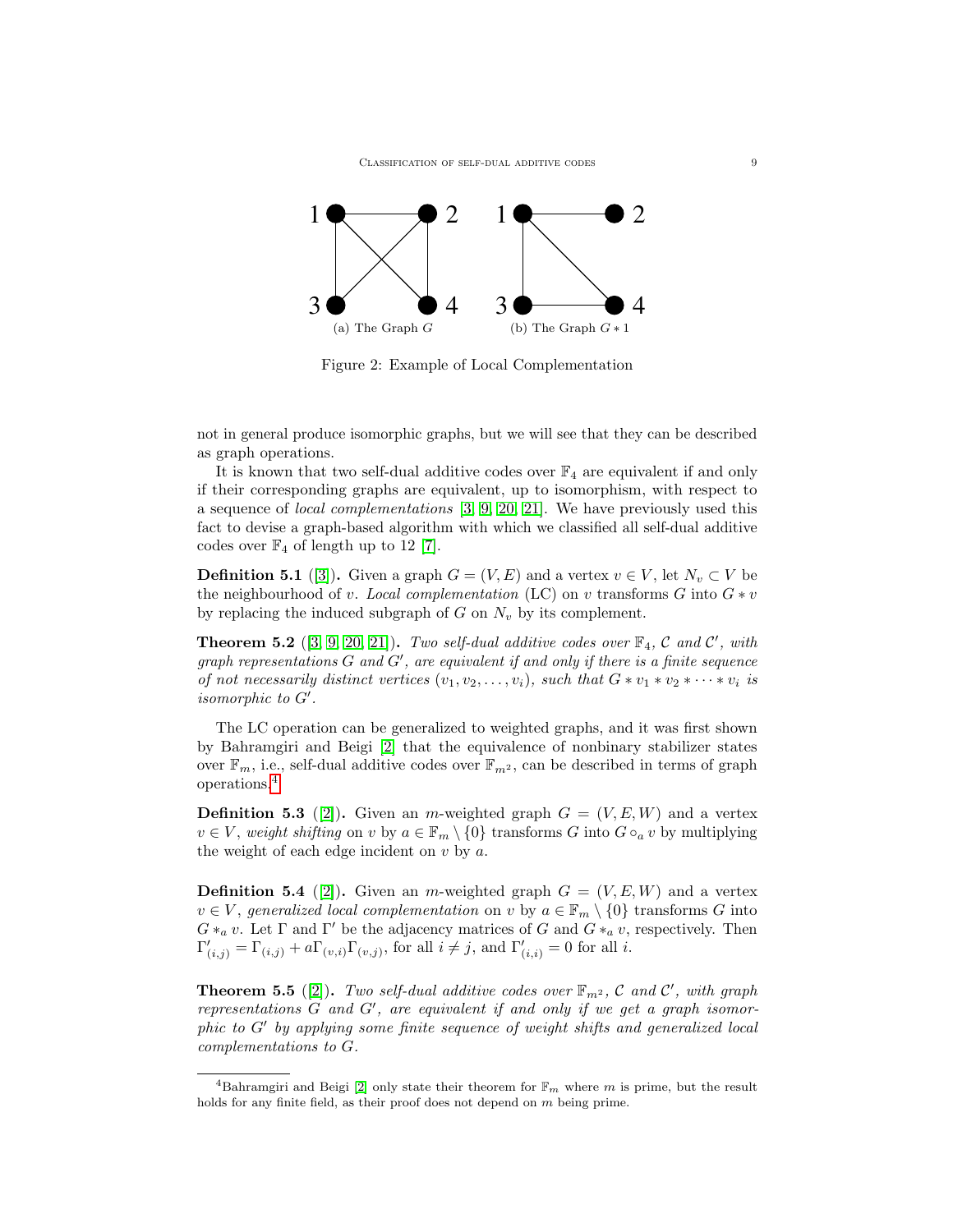

Figure 3: Example of Weight Shifting



Figure 4: Example of Generalized Local Complementation

A proof of Theorem [5.5](#page-8-1) was given by by Bahramgiri and Beigi [\[2\]](#page-18-7), as a generalization of the proof given by Van den Nest et al. [\[21\]](#page-19-6) for self-dual additive codes over  $\mathbb{F}_4$ .

**Definition 5.6.** The  $LC$  orbit of a weighted graph  $G$  is the set of all non-isomorphic graphs that can be obtained by performing any sequence of weight shifts and generalized LC operations on G.

**Theorem 5.7.** The minimum distance of a self-dual additive  $(n, m^n, d)$  code is equal to  $\delta + 1$ , where  $\delta$  is the minimum vertex degree over all graphs in the associated LC orbit.

*Proof.* A vertex with degree  $d-1$  in the LC orbit corresponds to a codeword of weight d, and we will now show that such a vertex always exists. Choose any graph representation of the code and let  $G = (\Gamma | I)$  be the corresponding generator matrix. Find a codeword  $c$  of weight  $d$  generated by  $G$ . Let the *i*-th row of  $G$  be one of the rows that  $c$  is linearly dependent on. Apply symplectic transformations to the coordinates of the code such that c is mapped to  $c'$  with 1 in coordinate  $n + i$ , and with  $0$  in all other of the last  $n$  coordinates. Since we do not care about changes in the corresponding first  $n$  coordinates, as long as the symplectic weight of  $c$  is preserved, there will always be transformations that achieve this. Apply the same transformations to the columns of  $G$ , and then replace the *i*-th row with  $c'$ , to get  $G'$ . Note that the right half of  $G'$  still has full rank, so we can transform  $G'$  into a matrix of the form  $(\Gamma' | I)$  by Gaussian elimination, where the symplectic weight of the *i*-th row is d. Finally, we set all diagonal elements of  $\Gamma'$  to zero by appropriate symplectic transformations. Vertex i of the graph with adjacency matrix  $\Gamma'$  has degree  $d-1$ . П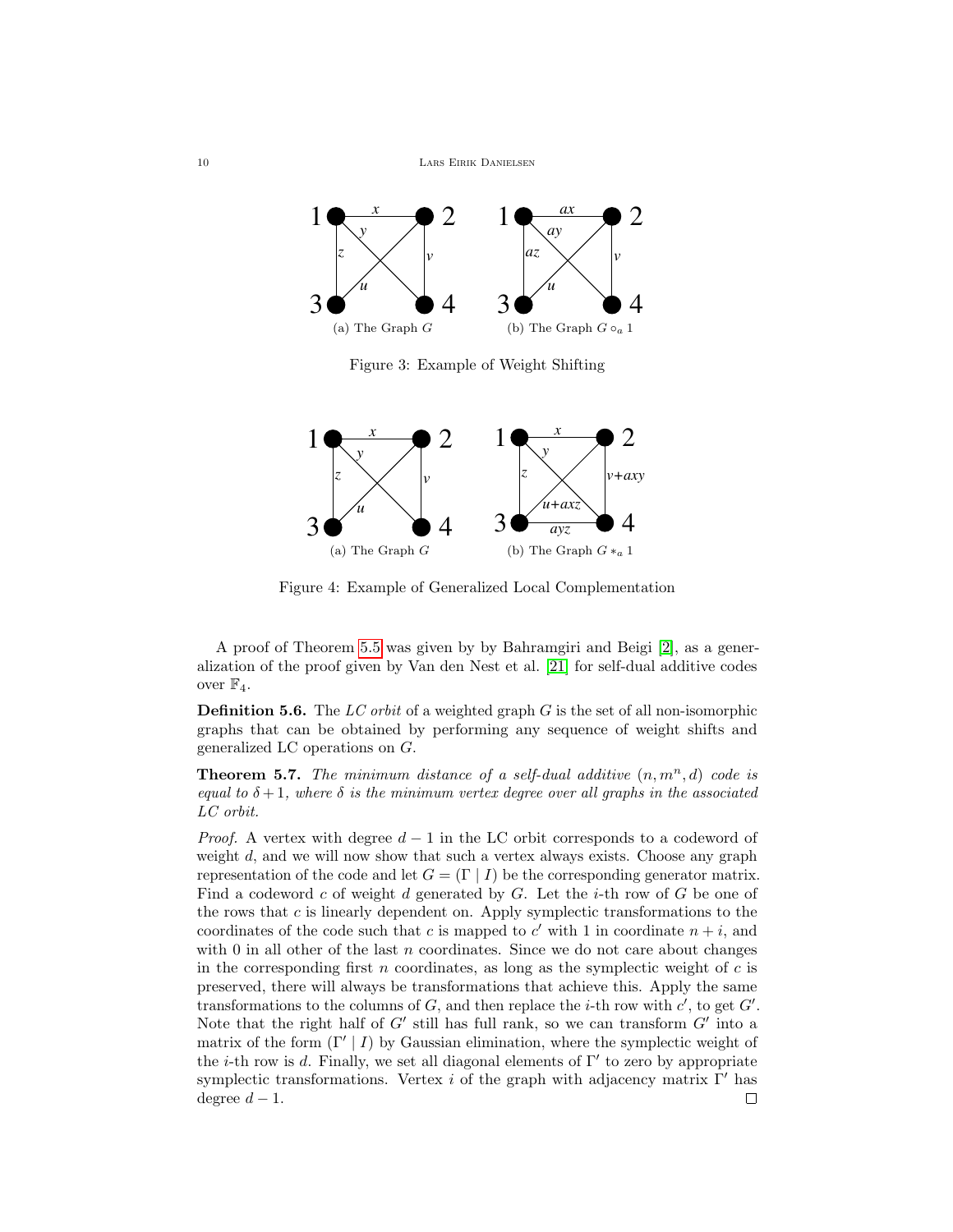# 6. Classification

<span id="page-10-0"></span>It follows from Theorem [5.5](#page-8-1) that two self-dual additive codes over  $\mathbb{F}_{m^2}$  are equivalent if and only if their graph representations are in the same LC orbit. The LC orbit of a graph can easily be generated by a recursive algorithm. We have used the program nauty [\[19\]](#page-19-12) to check for graph isomorphism.

Let  $G_{n,m}$  be the set consisting of all non-isomorphic simple undirected connected m-weighted graphs on n vertices. Note that connected graphs correspond to *inde*composable codes. A code is decomposable if it can be written as the direct sum of two smaller codes. For example, let C be an  $(n, m^n, d)$  code and C' an  $(n', m^{n'}, d')$ code. The direct sum,  $\mathcal{C} \oplus \mathcal{C}' = \{u | |v | u \in \mathcal{C}, v \in \mathcal{C}'\}$ , where  $||$  means concatenation, is an  $(n+n',m^{n+n'},\min\{d,d'\})$  code. It follows that all decomposable codes of length  $n$  can be classified easily once all indecomposable codes of length less than  $n$ are known.

The set of all distinct LC orbits of connected  $m$ -weighted graphs on  $n$  vertices is a partitioning of  $G_{n,m}$  into  $i_{n,m}$  disjoint sets.  $i_{n,m}$  is also the number of indecomposable self-dual additive codes over  $\mathbb{F}_{m^2}$  of length n, up to equivalence. Let  $L_{n,m}$  be a set containing one representative from each LC orbit of connected m-weighted graphs on n vertices. The simplest algorithm for finding such sets of representatives is to start with the set  $G_{n,m}$  and generate LC orbits of its members until we have a partitioning of  $G_{n,m}$ . The following more efficient technique is based on a method described by Glynn et al. [\[9\]](#page-18-5). Let the  $m<sup>n</sup> - 1$  extensions of an m-weighted graph on n vertices be formed by adding a new vertex and joining it to all possible combinations of at least one of the old vertices, using all possible combinations of edge weights. The set  $E_{n,m}$ , containing  $i_{n-1,m}(m^{n-1}-1)$  graphs, is formed by making all possible extensions of all graphs in  $L_{n-1,m}$ .

**Theorem 6.1.**  $L_{n,m} \subset E_{n,m}$ , i.e., the set  $E_{n,m}$  will contain at least one representative from each LC orbit of connected m-weighted graphs on n vertices.

*Proof.* Let  $G = (V, E, W) \in G_{n,m}$ , and choose any subset  $U \subset V$  of  $n-1$  vertices. By doing weight shifts and generalized LC operations on vertices in  $U$ , we can transform the induced subgraph of G on U into one of the graphs in  $L_{n-1,m}$  that were extended when  $\mathbf{E}_{n,m}$  was constructed. It follows that for all  $G \in \mathbf{G}_{n,m}$ , some graph in the LC orbit of G must be part of  $E_{n,m}$ . □

The set  $E_{n,m}$  will be much smaller than  $G_{n,m}$ , so it will be more efficient to search for a set of LC orbit representatives within  $E_{n,m}$ . Another fact that simplifies our classification algorithm is that weight shifting and generalized local complementation commute. This means that to generate the LC orbit of a weighted graph, we may first generate the orbit with respect to generalized local complementation only, and then apply weight shifting to the resulting set of graphs.

Using the described techniques, we were able to classify all self-dual additive codes over  $\mathbb{F}_9$ ,  $\mathbb{F}_{16}$ , and  $\mathbb{F}_{25}$  up to lengths 8, 6, and 6, respectively. Table [1](#page-11-0) gives the values of  $i_{n,m}$ , the number of distinct LC orbits of connected m-weighted graphs on n vertices, which is also the number of inequivalent indecomposable self-dual additive codes over  $\mathbb{F}_{m^2}$  of length n. The total number of inequivalent codes of length n,  $t_n$ , is shown in Table [2](#page-12-0) together with lower bounds derived from Theorem [3.2.](#page-5-0) The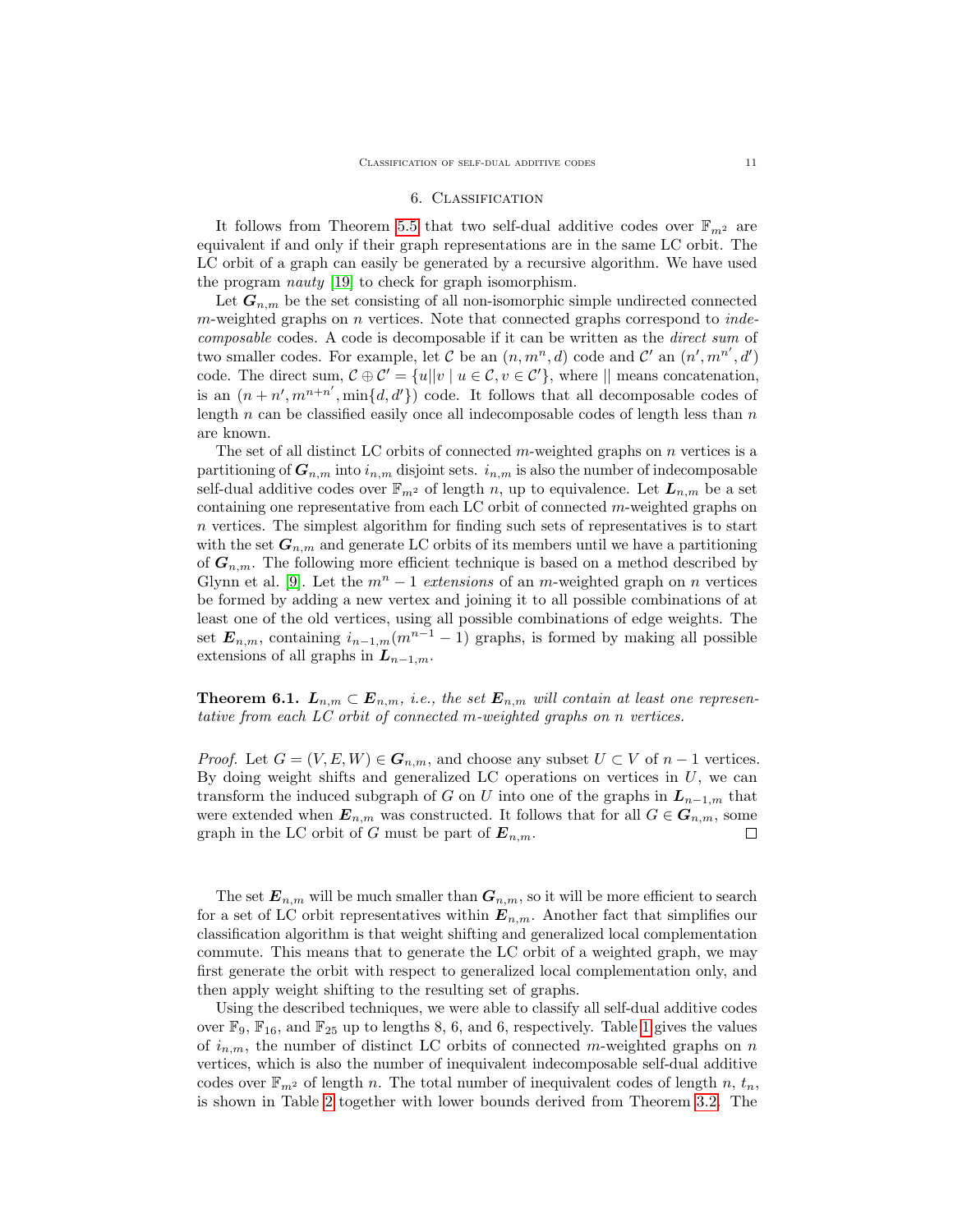| $\it n$        | $i_{n,2}$      | $i_{n,3}$ | $i_{n,4}$ | $i_{n,5}$ |
|----------------|----------------|-----------|-----------|-----------|
| 1              | 1              | 1         | 1         | 1         |
| $\overline{2}$ | 1              | 1         | 1         | 1         |
| 3              | 1              | 1         | 1         | 1         |
| 4              | $\overline{2}$ | 3         | 3         | 3         |
| 5              | 4              | 5         | 6         | 7         |
| 6              | 11             | 21        | 25        | 38        |
| 7              | 26             | 73        |           |           |
| 8              | 101            | 659       |           |           |
| 9              | 440            |           |           |           |
| 10             | 3,132          |           |           |           |
| 11             | 40,457         |           |           |           |
| 12             | 1,274,068      |           |           |           |

<span id="page-11-0"></span>Table 1: Number  $(i_{n,m})$  of Indecomposable Codes of Length n over  $\mathbb{F}_{m^2}$ 

numbers  $t_n$  are easily derived from the numbers  $i_n$  by using the *Euler transform* [\[27\]](#page-19-13),

$$
c_n = \sum_{d|n} di_d
$$
  
\n
$$
t_1 = c_1
$$
  
\n
$$
t_n = \frac{1}{n} \left( c_n + \sum_{k=1}^{n-1} c_k t_{n-k} \right).
$$

Tables [3,](#page-12-1) [4,](#page-12-2) and [5](#page-13-0) list by minimum distance the numbers of indecomposable codes over  $\mathbb{F}_9$ ,  $\mathbb{F}_{16}$ , and  $\mathbb{F}_{25}$ . A database containing one representative from each equivalence class is available at <http://www.ii.uib.no/~larsed/nonbinary/>. For the classification of self-dual additive codes over  $\mathbb{F}_4$ , we refer to previous work [\[7\]](#page-18-6), and the web page <http://www.ii.uib.no/~larsed/vncorbits/>.

Note that applying the graph extension technique described previously is equivalent to lengthening [\[8\]](#page-18-9) a self-dual additive code. Given an  $(n, m^n, d)$  code, we add a row and column to its generator matrix to obtain an  $(n+1, m^{n+1}, d')$  code, where  $d' \leq d+1$ . If follows that given a classification of all codes of length n and minimum distance d, we can classify all codes of length  $n + 1$  and minimum distance  $d + 1$ . All length 8 codes over  $\mathbb{F}_9$  have been classified as described above. By extending the 77  $(8,3^8,4)$  codes, we found 4  $(9,3^9,5)$  codes, and from those we obtained a single  $(10, 3^{10}, 6)$  code. Assuming that the MDS conjecture holds, there are no self-dual additive MDS codes over  $\mathbb{F}_9$  with length above 10. This would mean that the three MDS codes with parameters  $(4, 3^4, 3)$ ,  $(6, 3^6, 4)$ , and  $(10, 3^{10}, 6)$  are the only non-trivial self-dual additive MDS codes over  $\mathbb{F}_9$ . The  $(6, 3^6, 4)$  and  $(10, 3^{10}, 6)$ are constructed as circulant codes in Section [7.](#page-13-1) A generator matrix for the  $(4,3^4,3)$ code is given in Example [4.](#page-7-1) In fact, a  $(4, m<sup>4</sup>, 3)$  code, for any  $m \geq 3$ , is generated by

$$
\left(\begin{array}{cccc} \omega & 1 & 1 & 0 \\ 1 & \omega & 0 & 1 \\ 1 & 0 & \omega & \alpha \\ 0 & 1 & \alpha & \omega \end{array}\right),
$$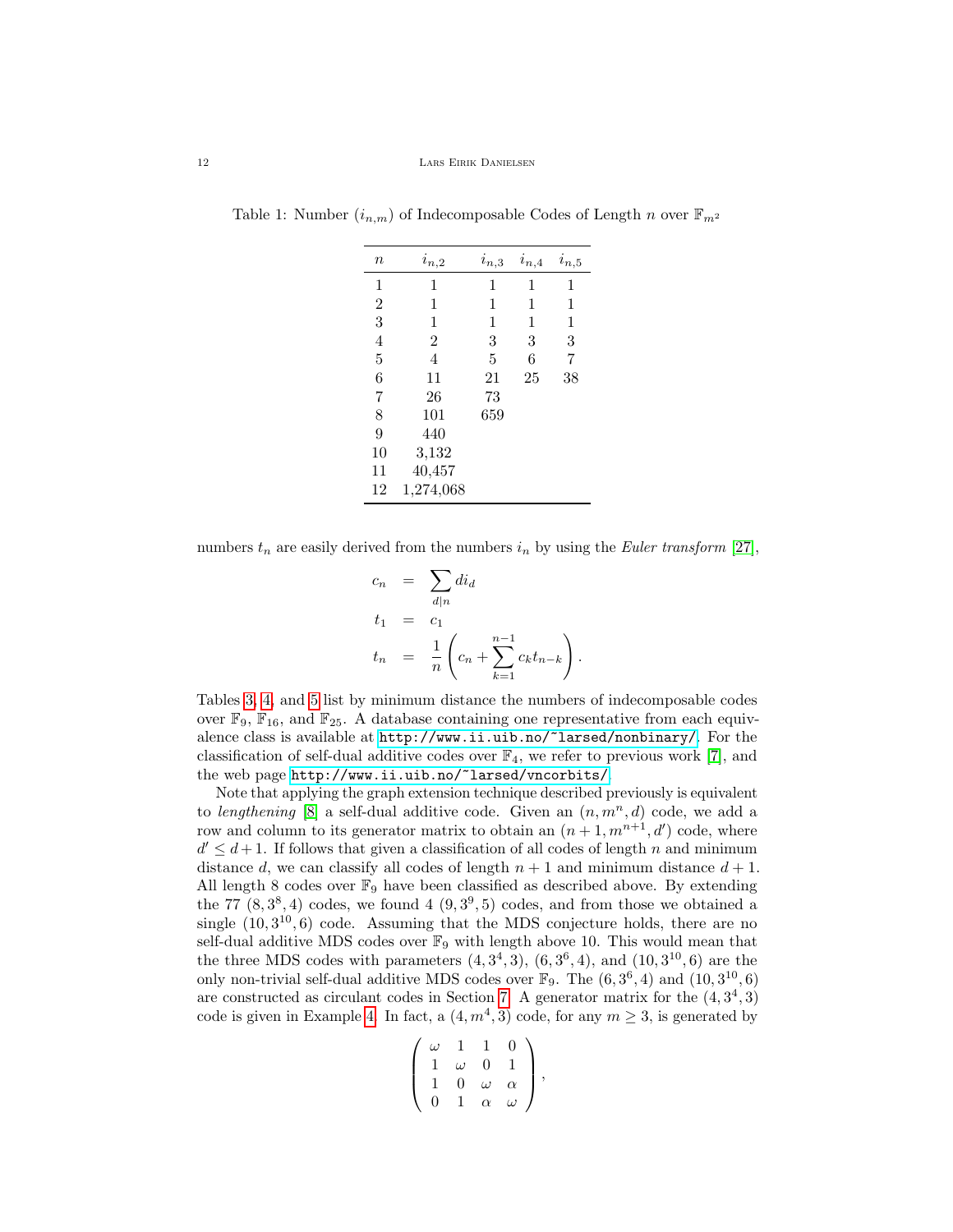| $\boldsymbol{n}$ | $t_{n,2}$         | $t_{n,3}$        | $t_{n,4}$      | $t_{n,5}$         |
|------------------|-------------------|------------------|----------------|-------------------|
| 1                | 1                 | 1                | 1              | 1                 |
| $\overline{2}$   | $\overline{2}$    | $\overline{2}$   | $\overline{2}$ | $\overline{2}$    |
| 3                | 3                 | 3                | 3              | 3                 |
| $\overline{4}$   | 6                 | 7                | 7              | 7                 |
| $\overline{5}$   | 11                | 13               | 14             | 15                |
| 6                | 26                | 39               | 44             | 58                |
| 7                | 59                | 121              | ?              | $\ddot{?}$        |
| 8                | 182               | 817              | $\geq 946$     | $\geq 21,161$     |
| 9                | 675               | $\geq 9.646$     | $\geq 458,993$ | $\geq 38,267,406$ |
| 10               | 3,990             | $\geq 2,373,100$ |                |                   |
| 11               | 45,144            |                  |                |                   |
| 12               | 1,323,363         |                  |                |                   |
| 13               | $\geq 72,573,549$ |                  |                |                   |

<span id="page-12-0"></span>Table 2: Total Number  $(t_{n,m})$  of Codes of Length n over  $\mathbb{F}_{m^2}$ 

<span id="page-12-1"></span>Table 3: Number of Indecomposable Codes of Length  $n$  and Distance  $d$  over  $\mathbb{F}_9$ 

| $d \n\begin{matrix} n & 2 & 3 & 4 & 5 & 6 & 7 & 8 \end{matrix}$ |              |   |              |   |              |    |                               | 9                          | 10       |
|-----------------------------------------------------------------|--------------|---|--------------|---|--------------|----|-------------------------------|----------------------------|----------|
| $\mathcal{D}$                                                   | $\mathbf{1}$ | 1 |              |   |              |    | 2 4 15 51 388 ?               |                            |          |
| 3                                                               |              |   | $\mathbf{1}$ | 1 | $5-5$        | 20 | 194 ?                         |                            | ?        |
| 4                                                               |              |   |              |   | $\mathbf{1}$ | 2  | - 77                          | $\boldsymbol{\mathcal{P}}$ | $\gamma$ |
| 5                                                               |              |   |              |   |              |    |                               |                            | ?        |
| 6                                                               |              |   |              |   |              |    |                               |                            |          |
| All                                                             |              |   |              |   |              |    | $1 \t3 \t5 \t21 \t73 \t659$ ? |                            |          |

<span id="page-12-2"></span>Table 4: Number of Indecomposable Codes of Length  $n$  and Distance  $d$  over  $\mathbb{F}_{16}$ 

| $d \backslash n$ | $\overline{2}$ | 3 | 4              | 5              | 6  |
|------------------|----------------|---|----------------|----------------|----|
| 2                | 1              | 1 | $\overline{2}$ | 4              | 16 |
| 3                |                |   | 1              | $\overline{2}$ | 6  |
| 4                |                |   |                |                | 3  |
| 5                |                |   |                |                |    |
| 6                |                |   |                |                |    |
| All              | 1              | 1 | 3              | 6              | 25 |

where  $\alpha \in \mathbb{F}_m \setminus \{0,1\}$ . This code has weight enumerator  $W(1, y) = 1 + 4(m^2 1)y^3 + (m^2 - 3)(m^2 - 1)y^4$ .

There are four  $(9,3^9,5)$  codes, all with weight enumerator  $W(1,y) = 1 + 252y^5 +$  $1176y^6 + 3672y^7 + 7794y^8 + 6788y^9$ . None of these are equivalent to circulant graph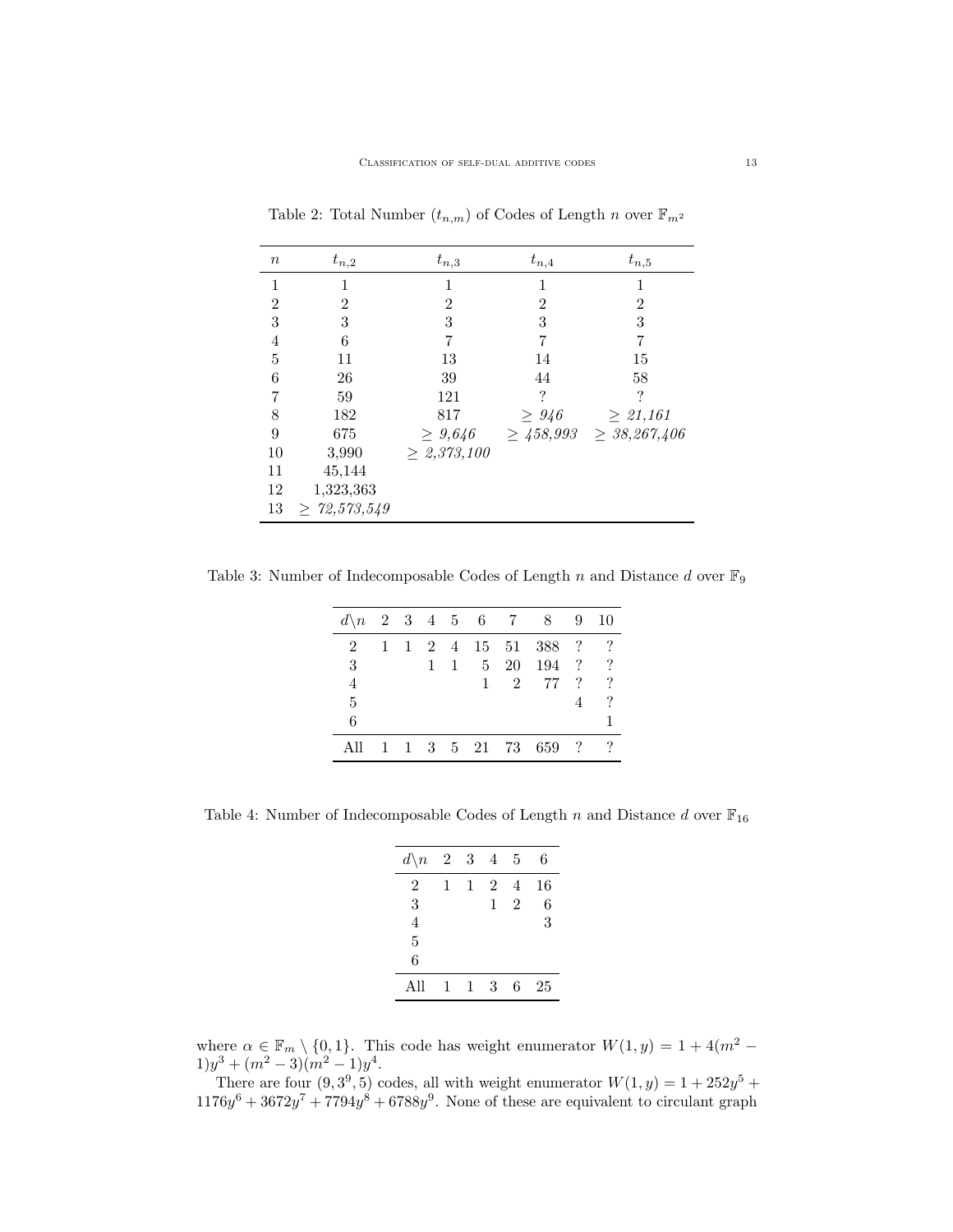<span id="page-13-0"></span>Table 5: Number of Indecomposable Codes of Length n and Distance d over  $\mathbb{F}_{25}$ 

| $d \backslash n$ | $\overline{2}$ | 3            | $\overline{4}$ | 5 | 6  |
|------------------|----------------|--------------|----------------|---|----|
| 2                | 1              | $\mathbf{1}$ | 2              | 4 | 21 |
| 3                |                |              | 1              | 3 | 11 |
| 4                |                |              |                |   | 6  |
| 5                |                |              |                |   |    |
| 6                |                |              |                |   |    |
| All              | 1              | $\mathbf{1}$ | 3              | 7 | 38 |

codes. The generator matrices are:

| $\omega$         | $\overline{2}$ | $\overline{2}$ | 1              |                |                | 0              | $\mathcal{D}_{\mathcal{L}}$ | $\mathcal{D}_{\mathcal{L}}$ |         | $\omega$       | $\mathfrak{D}$ |                | 2              | 2              | $\mathfrak{D}$ | $\mathfrak{D}$ | $\overline{2}$ | 1              |  |
|------------------|----------------|----------------|----------------|----------------|----------------|----------------|-----------------------------|-----------------------------|---------|----------------|----------------|----------------|----------------|----------------|----------------|----------------|----------------|----------------|--|
| $\overline{2}$   | $\omega$       | 1              | 0              | 0              | 0              | 1              | 2                           | 1                           |         | $\overline{2}$ | $\omega$       | $\theta$       | $\theta$       | $\theta$       | $\theta$       | 2              | 1              | $\overline{2}$ |  |
| $\overline{2}$   | $\mathbf{1}$   | $\omega$       | $\theta$       | $\theta$       | $\overline{2}$ | $\mathfrak{D}$ | 1                           | 1                           |         | $\overline{2}$ | $\Omega$       | $\omega$       | $\theta$       | $\overline{2}$ | $\theta$       | 1              | $\theta$       | $\overline{2}$ |  |
| $\mathbf{1}$     | $\Omega$       | $\theta$       | $\omega$       | $\overline{2}$ | $\mathbf{1}$   | $\theta$       | $\theta$                    | 1                           |         | $\overline{2}$ | $\theta$       | $\theta$       | $\omega$       | 1              | $\theta$       | $\mathbf{1}$   | $\overline{2}$ | $\theta$       |  |
| $\theta$         | $\theta$       | 0              | $\overline{2}$ | $\omega$       | $\overline{2}$ | 1              | 1                           | 1                           | $\cdot$ | $\overline{2}$ | $\Omega$       | $\overline{2}$ | 1              | $\omega$       | 1              | $\overline{2}$ | $\overline{2}$ | $\mathbf{1}$   |  |
| $\boldsymbol{0}$ | $\theta$       | $\overline{2}$ | 1              | $\overline{2}$ | $\omega$       | 1              | 1                           | $\Omega$                    |         | $\overline{2}$ | $\theta$       | $\theta$       | $\theta$       | 1              | $\omega$       | $\Omega$       | $\mathbf{1}$   | $\mathbf{1}$   |  |
| $\theta$         | $\mathbf{1}$   | $\overline{2}$ | $\theta$       | 1              | 1              | $\omega$       | $\theta$                    | 2                           |         | $\overline{2}$ | $\overline{2}$ | 1              | 1              | $\overline{2}$ | $\theta$       | $\omega$       | $\overline{2}$ | 1              |  |
| $\overline{2}$   | $\overline{2}$ | 1              | $\theta$       | 1              | 1              | $\theta$       | $\omega$                    | 2                           |         | $\overline{2}$ | $\mathbf{1}$   | $\theta$       | $\overline{2}$ | $\overline{2}$ | 1              | $\overline{2}$ | $\omega$       | $\mathbf{1}$   |  |
| $\overline{2}$   | $\mathbf{1}$   | 1              | 1              | 1              | $\overline{0}$ | $\overline{2}$ | $\boldsymbol{2}$            | $\omega$                    |         | $\mathbf 1$    | $\overline{2}$ | 2              | $\theta$       | 1              | 1              | $\mathbf{1}$   | $\mathbf{1}$   | $\omega$       |  |
|                  |                |                |                |                |                |                |                             |                             |         |                |                |                |                |                |                |                |                |                |  |
| $\omega$         | $\overline{2}$ | $\theta$       | $\theta$       | $\theta$       | $\overline{2}$ | 1              | $\overline{2}$              | 1                           |         | $\omega$       | $\theta$       | $\overline{2}$ | $\theta$       | $\overline{2}$ | $\overline{2}$ | $\theta$       | $\overline{2}$ | $\overline{2}$ |  |
| $\overline{2}$   | $\omega$       | $\theta$       | 2              | 1              | $\overline{2}$ | $\theta$       | $\mathbf{1}$                | $\theta$                    |         | $\overline{0}$ | $\omega$       | $\overline{2}$ | $\overline{2}$ | $\theta$       | $\overline{0}$ | $\overline{2}$ | $\theta$       | $\mathbf{1}$   |  |
| $\theta$         | $\theta$       | $\omega$       | $\theta$       | 1              | $\overline{2}$ | $\theta$       | $\mathbf{1}$                | 1                           |         | $\mathbf{2}$   | $\overline{2}$ | $\omega$       | $\theta$       | $\theta$       | 1              | $\theta$       | $\overline{2}$ | $\theta$       |  |
| $\boldsymbol{0}$ | $\overline{2}$ | $\overline{0}$ | $\omega$       | $\overline{0}$ | 1              | $\theta$       | $\mathbf{1}$                | 1                           |         | $\overline{0}$ | $\overline{2}$ | $\theta$       | $\omega$       | $\theta$       | $\theta$       | 1              | $\overline{2}$ | $\mathbf{1}$   |  |
| $\theta$         | 1              | 1              | 0              | $\omega$       | 1              | $\overline{2}$ | $\overline{2}$              | 1                           | $\cdot$ | $\overline{2}$ | $\theta$       | $\theta$       | $\theta$       | $\omega$       | $\theta$       | $\overline{2}$ | 1              | $\mathbf{1}$   |  |
| $\overline{2}$   | $\overline{2}$ | $\overline{2}$ | 1              | 1              | $\omega$       | 1              | $\overline{2}$              | 1                           |         | $\overline{2}$ | $\theta$       | 1              | $\theta$       | $\theta$       | $\omega$       | 1              | 1              | 2              |  |
| $\mathbf{1}$     | $\theta$       | $\theta$       | $\theta$       | 2              | 1              | $\omega$       | 1                           | 1                           |         | $\overline{0}$ | 2              | $\theta$       | 1              | $\overline{2}$ | 1              | $\omega$       | 1              | $\theta$       |  |
| $\overline{2}$   | 1              | 1              | $\mathbf{1}$   | $\overline{2}$ | $\overline{2}$ | 1              | $\omega$                    | 1                           |         | $\overline{2}$ | $\theta$       | 2              | $\overline{2}$ | 1              | 1              | 1              | $\omega$       | $\mathbf{1}$   |  |

The two  $(7,3^7,4)$  codes, the three  $(6,4^6,4)$ , and five of the six  $(6,5^6,4)$  codes are equivalent to circulant graph codes generated in Section [7.](#page-13-1) The last  $(6, 5^6, 4)$  code has weight enumerator  $W(1, y) = 1 + 360y^4 + 3024y^5 + 12240y^6$  and generator matrix

| $\omega$    | $\overline{2}$ | $\overline{2}$ | $\vert$ 1      | $\overline{0}$ | $\overline{0}$ |  |
|-------------|----------------|----------------|----------------|----------------|----------------|--|
| $2^{\circ}$ | $\omega$       | $\theta$       |                |                |                |  |
| $2^-$       | 0              | $\omega$       | $\overline{0}$ |                |                |  |
|             |                | $\rm 0^-$      | $\omega$       | 3              |                |  |
|             |                |                | 3              | $\omega$       | 3              |  |
|             |                | $\mathbf{1}$   |                | 3              | $\omega$       |  |

.

# 7. Circulant graph codes

<span id="page-13-1"></span>It is clearly infeasible to study all self-dual additive codes of lengths much higher than those classified in the previous section. We therefore restrict our search space to the  $m^{\left\lceil \frac{n-1}{2} \right\rceil}$  codes over  $\mathbb{F}_{m^2}$  of length n corresponding to graphs with *circulant* adjacency matrices. A matrix is circulant if the  $i$ -th row is equal to the first row, cyclically shifted  $i - 1$  times to the right. We have performed an exhaustive search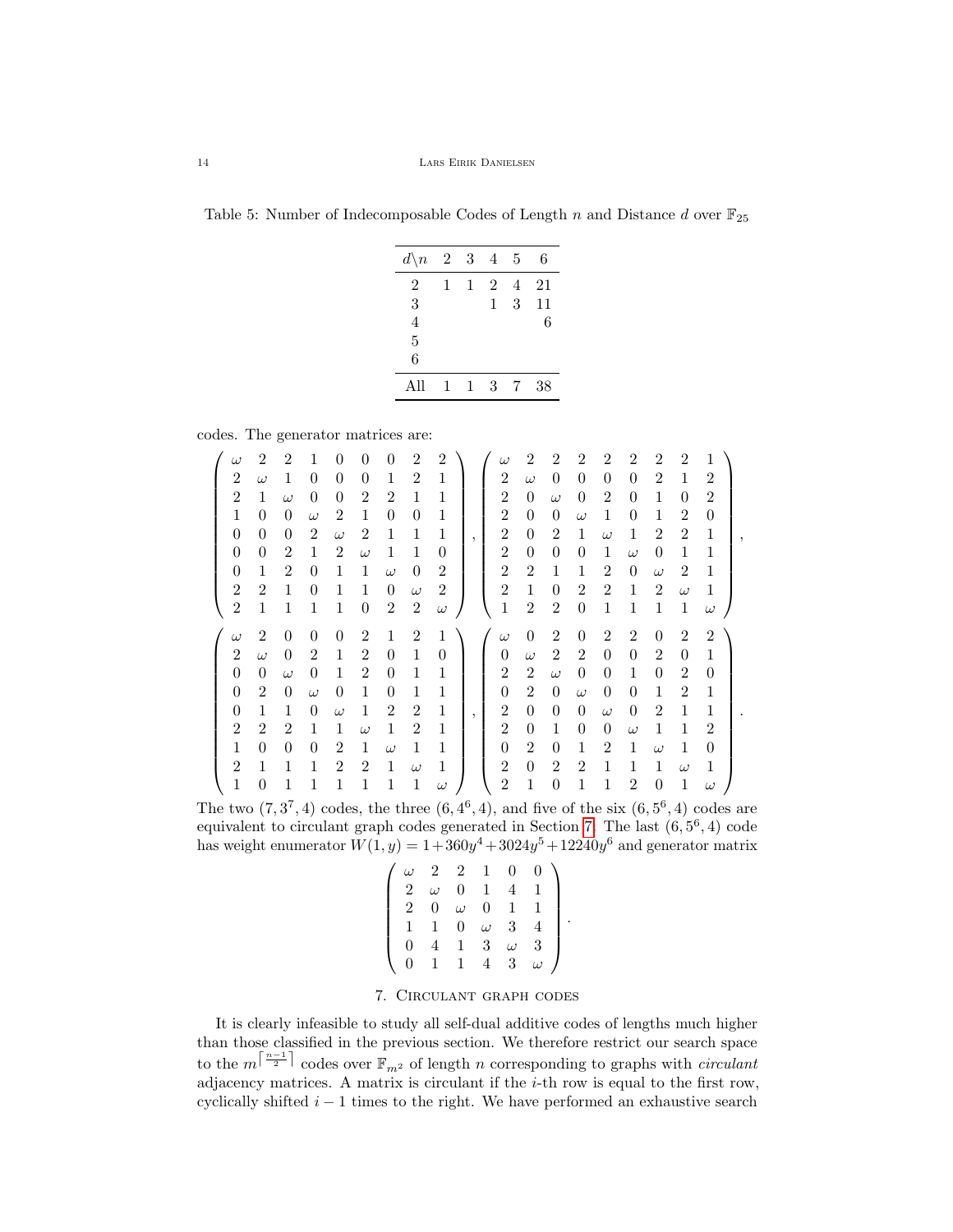| $n \backslash m$ | $\overline{c}$          | 3                       | $\overline{4}$          | $\overline{5}$          |
|------------------|-------------------------|-------------------------|-------------------------|-------------------------|
| $\overline{c}$   | $\bf{z}$                | $\bf{2}$                | $\overline{c}$          | $\bf{2}$                |
| 3                | $\overline{\mathbf{c}}$ | $\overline{2}$          | $\frac{2}{3^*}$         | $\bf{2}$                |
| $\overline{4}$   | $\overline{2}$          | $3^*$                   |                         | $3^*$                   |
| $\overline{5}$   | 3                       | 3                       | $\bf{3}$                | 3                       |
| 6                | $\overline{\mathbf{4}}$ | $\overline{\mathbf{4}}$ | $\overline{\mathbf{4}}$ | $\overline{\mathbf{4}}$ |
| $\overline{7}$   | 3                       | $\overline{\mathbf{4}}$ | $\overline{\mathbf{4}}$ | $\overline{\mathbf{4}}$ |
| 8                | $\overline{4}$          | $\overline{4}$          | $\overline{4}$          | $\overline{4}$          |
| 9                | $\overline{4}$          | $5^s$                   | 5                       | 5                       |
| 10               | $\overline{4}$          | 6                       | 6                       | 6                       |
| 11               | $5^s$                   | $\overline{5}$          | 6                       | 6                       |
| 12               | 6                       | 6                       | 6                       | 6                       |
| 13               | $\overline{5}$          | 6                       | 6                       | 7                       |
| 14               | 6                       | 6                       | $\overline{7}$          | 8                       |
| $15\,$           | 6                       | 6                       | 7                       | $\overline{7}$          |
| 16               | 6                       | 6                       | 8                       | 8                       |
| 17               | $\overline{7}$          | 7                       | 8                       | 9                       |
| 18               | $8^*$                   | 8                       | 8                       | 10                      |
| 19               | $\overline{7}$          | 8                       |                         |                         |
| 20               | 8                       | 8                       |                         |                         |
| 21               | $8*$                    | 8                       |                         |                         |
| 22               | 8                       | 9                       |                         |                         |
| 23               | 8                       | 9                       |                         |                         |
| 24               | 8                       | 9                       |                         |                         |
| 25               | 8                       |                         |                         |                         |
| <b>26</b>        | 8                       |                         |                         |                         |
| 27               | $9^s$                   |                         |                         |                         |
| 28               | 10                      |                         |                         |                         |
| 29               | 11                      |                         |                         |                         |
| 30               | 12                      |                         |                         |                         |

<span id="page-14-0"></span>Table 6: Highest Found Minimum Distance of Codes over  $\mathbb{F}_{m^2}$  of Length n

of such graphs, the result of which is summarized in Table [6.](#page-14-0) This table shows the highest found minimum distance of self-dual additive codes over various alphabets. A code with the given minimum distance has been found in our search, except for the cases marked ∗, where a better code is obtained in some other way and does not have a circulant graph representation,<sup>[5](#page-14-1)</sup> and cases marked  $s$ , which are not circulant, but obtained by a trivial shortening [\[8\]](#page-18-9) of a longer circulant code. Minimum distances printed in bold font are optimal according to the quantum singleton bound. If  $n$  is even and the quantum singleton bound is satisfied with equality, we have an MDS code.

We here give the first row of a circulant generator matrix for those codes classified in Section [6](#page-10-0) that are equivalent to circulant graph codes. There is a unique  $(6,3^6,4)$ code with weight enumerator  $W(1, y) = 1 + 120y^4 + 240y^5 + 368y^6$  generated by

<span id="page-14-1"></span> $^5$ See the web page  $\texttt{http://www.codetables.de/}$  $\texttt{http://www.codetables.de/}$  $\texttt{http://www.codetables.de/}$  for details on how codes over  $\mathbb{F}_4$  of length 18 and 21 can be obtained.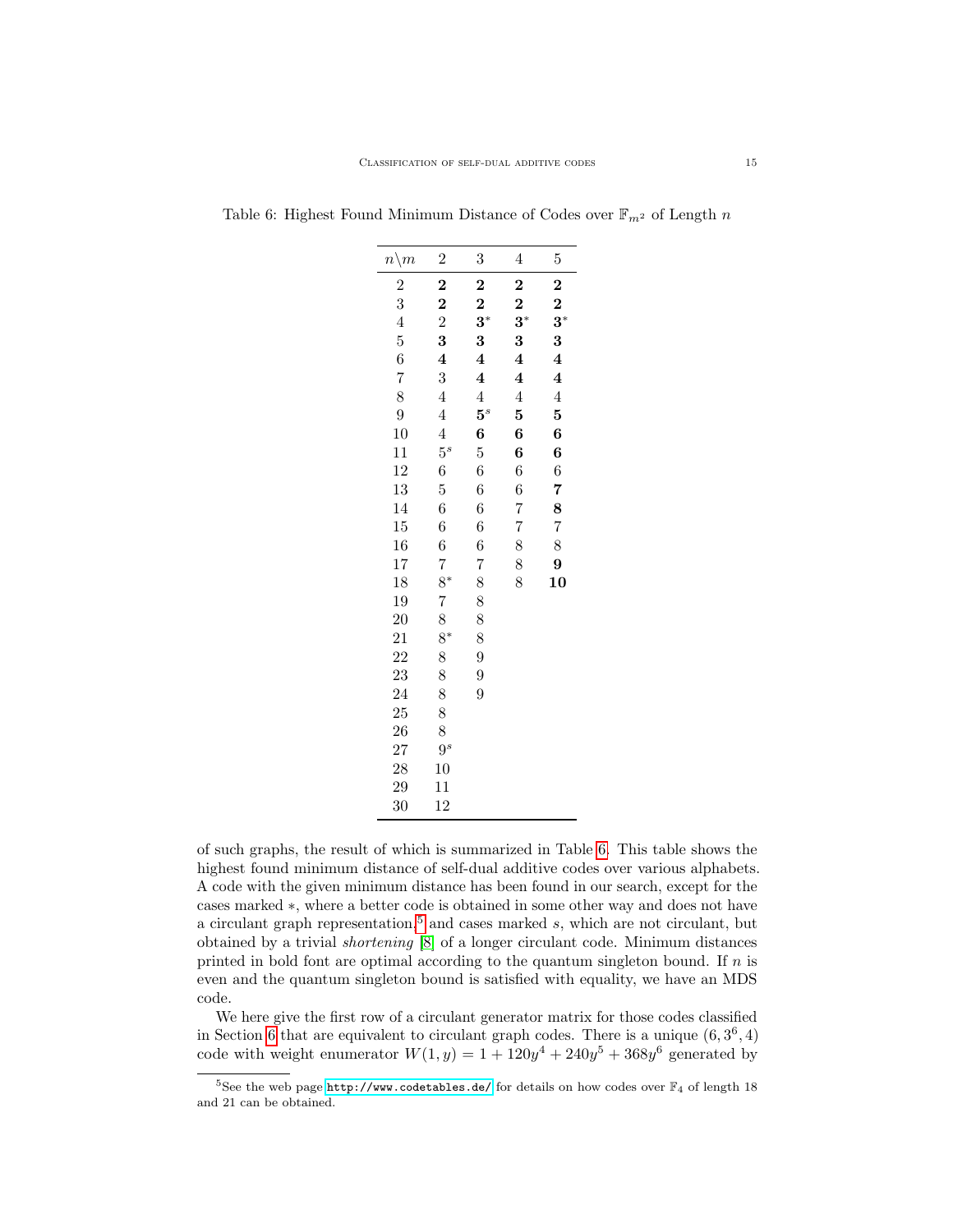( $\omega$ 01110). There are two inequivalent (7, 3<sup>7</sup>, 4) codes generated by ( $\omega$ 110011) and  $(\omega 022220)$ , both with weight enumerator  $W(1, y) = 1 + 70y^4 + 336y^5 + 812y^6 + 968y^7$ . There is a unique  $(10,3^{10},6)$  code with weight enumerator  $W(1,y) = 1 + 1680y^6 +$  $2880y^7 + 14040y^8 + 22160y^9 + 18288y^{10}$  generated by ( $\omega$ 012111210). There are three inequivalent  $(6, 4^6, 4)$  codes with weight enumerator  $W(1, y) = 1 + 225y^4 +$  $1080y^5 + 2790y^6$  generated by ( $\omega$ 01110), ( $\omega$ 01 $\alpha$ 10), and ( $\omega$ 01 $\alpha$ <sup>2</sup>10), where  $\alpha = \omega^5$ is a primitive element of  $\mathbb{F}_4$ . There are five inequivalent  $(6, 5^6, 4)$  codes generated by  $(\omega 01110)$ ,  $(\omega 01210)$ ,  $(\omega 02220)$ ,  $(\omega 10201)$ , and  $(\omega 12221)$ , all with weight enumerator  $W(1, y) = 1 + 360y^4 + 3024y^5 + 12240y^6$ .

For circulant graph codes of higher length that are optimal according to the quantum singleton bound, we find that all codes of the same length have the same weight enumerator. In the list below, we give the first row of one generator matrix for each weight enumerator.

•  $(7, 4^7, 4), (\omega 11 \alpha \alpha 11),$ 

$$
W(1, y) = 1 + 105y^{4} + 1008y^{5} + 4830y^{6} + 10440y^{7}.
$$

•  $(9, 4^9, 5), (\omega 001 \alpha \alpha 100),$ 

$$
W(1,y) = 1 + 378y^5 + 3780y^6 + 23220y^7 + 88155y^8 + 146610y^9.
$$

•  $(10, 4^{10}, 6), (\omega 010\alpha 1\alpha 010),$ 

$$
W(1, y) = 1 + 3150y^{6} + 18000y^{7} + 111375y^{8} + 366000y^{9} + 550050y^{10}.
$$

•  $(11, 4^{11}, 6), (\omega 00\alpha 1111\alpha 00),$ 

 $W(1,y) = 1 + 1386y^6 + 13860y^7 + 99495y^8 + 505560y^9 + 1511598y^{10}$  $+2062404y^{11}.$ 

•  $(7, 5^7, 4)$ ,  $(\omega 011110)$ ,

$$
W(1, y) = 1 + 140y^{4} + 2184y^{5} + 17080y^{6} + 58720y^{7}.
$$

•  $(9,5^9,5)$ ,  $(\omega 00211200)$ ,

$$
W(1, y) = 1 + 504y^{5} + 8400y^{6} + 84240y^{7} + 507420y^{8} + 1352560y^{9}.
$$

•  $(10, 5^{10}, 6), (\omega 001222100),$ 

$$
W(1, y) = 1 + 5040y^{6} + 54720y^{7} + 508680y^{8} + 2704560y^{9} + 6492624y^{10}.
$$

•  $(11, 5^{11}, 6)$ ,  $(\omega 0012222100)$ ,

$$
W(1, y) = 1 + 1848y^{6} + 31680y^{7} + 370260y^{8} + 2977480y^{9}
$$
  
+ 14282664y<sup>10</sup> + 31164192y<sup>11</sup>.

•  $(13, 5^{13}, 7), (\omega 010011110010),$ 

$$
W(1, y) = 1 + 6864y^{7} + 118404y^{8} + 1538680y^{9} + 14867424y^{10}
$$
  
+ 97222320y<sup>11</sup> + 388930776y<sup>12</sup> + 718018656y<sup>13</sup>.

•  $(14, 5^{14}, 8), (\omega 1011331331101),$ 

$$
W(1, y) = 1 + 72072y^{8} + 816816y^{9} + 10474464y^{10} + 90679680y^{11} + 544536720y^{12} + 2010441888y^{13} + 3446493984y^{14}.
$$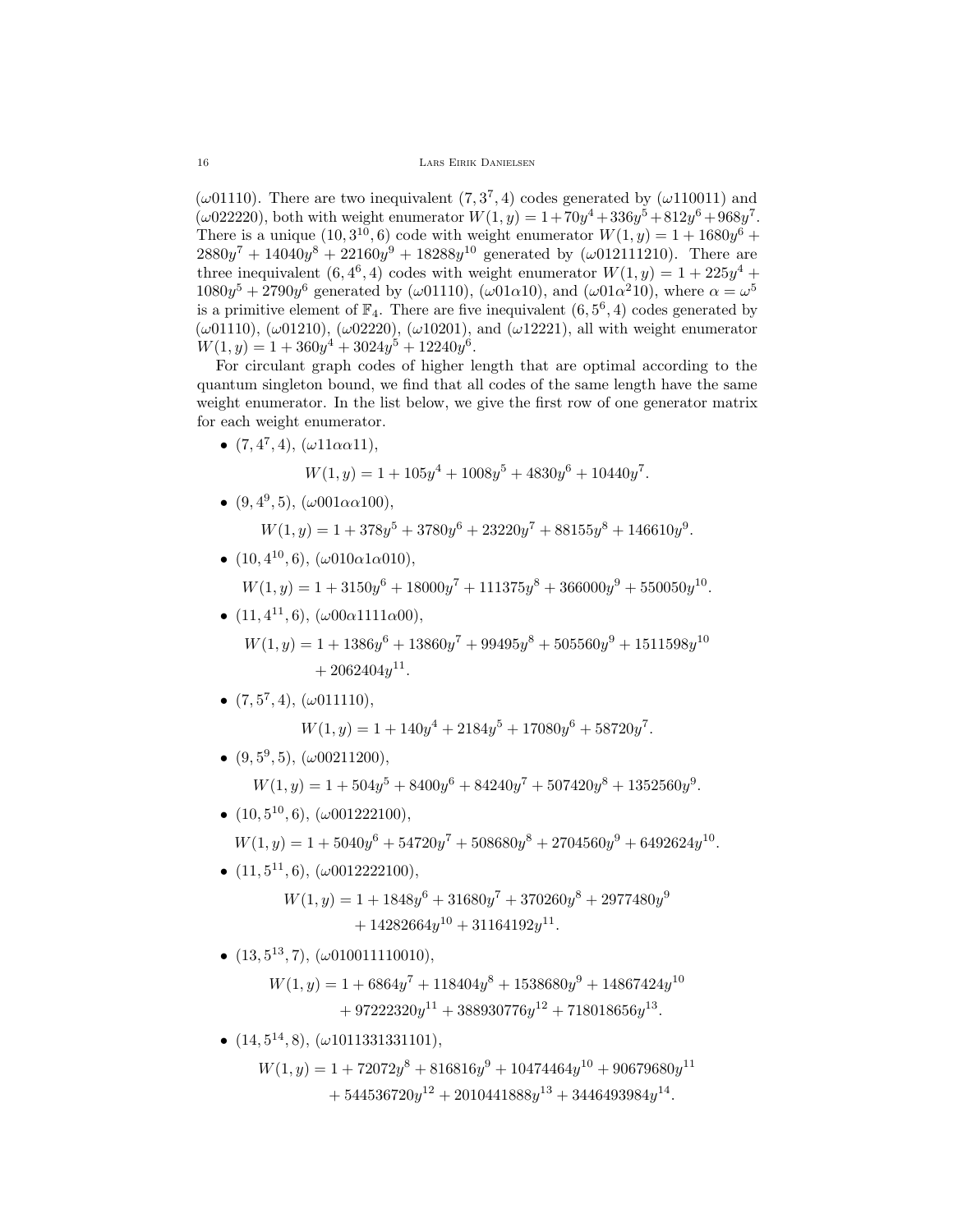•  $(17, 5^{17}, 9)$ ,  $(\omega 0010111001110100)$ ,

$$
W(1,y) = 1 + 97240y^{9} + 1633632y^{10} + 24504480y^{11} + 296652720y^{12}
$$
  
+ 2733620400y<sup>13</sup> + 18749403360y<sup>14</sup> + 89994568992y<sup>15</sup>  
+ 269984494620y<sup>16</sup> + 381154477680y<sup>17</sup>.

 $\bullet$   $(18, 5^{18}, 10), (\omega 12134242124243121),$ 

$$
\begin{aligned} W(1,y) &= 1 + 1050192 y^{10} + 11456640 y^{11} + 180442080 y^{12} \\&\quad + 1964813760 y^{13} + 16877613600 y^{14} + 107991522432 y^{15} \\&\quad + 485972877960 y^{16} + 1372155934320 y^{17} + 1829541554640 y^{18}. \end{aligned}
$$

As mentioned in the introduction, stabilizer codes can be defined over any Abelian group, not only finite fields. For comparison, we also generated circulant codes over  $\mathbb{Z}_4^2$ . As expected, the minimum distance of these codes are much worse than for codes over  $\mathbb{F}_{16}$ . We found a  $(7, 4^7, 4)$ -code over  $\mathbb{Z}_4^2$ , but for all other lengths up to 16, the best minimum distance was equal to the best minimum distance of codes over  $\mathbb{F}_4$  of the same length.

Gulliver and Kim [\[13\]](#page-19-14) performed a computer search of circulant self-dual additive codes over  $\mathbb{F}_4$  of length up to 30. Their search was not restricted to graph codes, so our search space is a subset of theirs. It is interesting to note that for every length, the highest minimum distance found was the same in both searches. This suggests that the circulant graph code construction can produce codes as strong as the more general circulant code construction. Besides a smaller search space, the special form of the generator matrix of a graph code makes it easier to find the minimum distance, since any codeword obtained as a linear combination of  $i$  rows of the generator matrix must have weight at least  $i$ . If, for example, we want to determine whether a code has minimum distance at least  $d$ , we only need to consider combinations of d or fewer rows of its generator matrix.

Circulant graphs must be regular, i.e., all vertices must have the same number of neighbours. We have previously discovered [\[5,](#page-18-10) [6\]](#page-18-11) that many strong circulant self-dual additive codes over  $\mathbb{F}_4$  can be represented as highly structured nested clique graphs. Some of these graphs are shown in Fig. [5.](#page-17-0) For instance, Fig. [5b](#page-17-1) shows a graph representation of the  $(12, 2^{12}, 6)$  "Dodecacode" consisting of three 4-cliques. The remaining edges form a *Hamiltonian cycle*, i.e., a cycle that visits every vertex of the graph exactly once. Notice that all graphs shown in Fig. [5](#page-17-0) have minimum regular vertex degree, i.e., each vertex has  $d-1$  neighbours, where d is the minimum distance of the corresponding code.

We have discovered some new highly structured weighted graph representations of self-dual additive codes over  $\mathbb{F}_9$  and  $\mathbb{F}_{16}$ . Fig. [6](#page-17-2) shows two interconnected 5-cliques where all edges have weight one, and a 10-cycle where all edges have weight two. The sum of these two graphs, such that no edges overlap, corresponds to the  $(10,3^{10},6)$ code. Up to isomorphism, there is only one way to add a Hamiltonian cycle of weight two edges to the double 5-clique, since there cannot be both weight one and weight two edges between the same pair of vertices. The first row of a circulant generator matrix corresponding to this graph is  $(\omega 012111210)$ .

As a second example, Fig. [7](#page-18-12) shows two pairs of 4-cliques, each of which is connected by a length 8 cycle, and two 16-cycles where all edges have weight  $\alpha$  and  $\alpha^2$ , respectively, where  $\alpha = \omega^5$  is a primitive element of  $\mathbb{F}_4$ . The  $(16, 4^{16}, 8)$  code generated by  $(\omega 0 \alpha^2 1 \alpha 10001 0001 \alpha 1 \alpha^2)$  corresponds to a sum of these three graphs.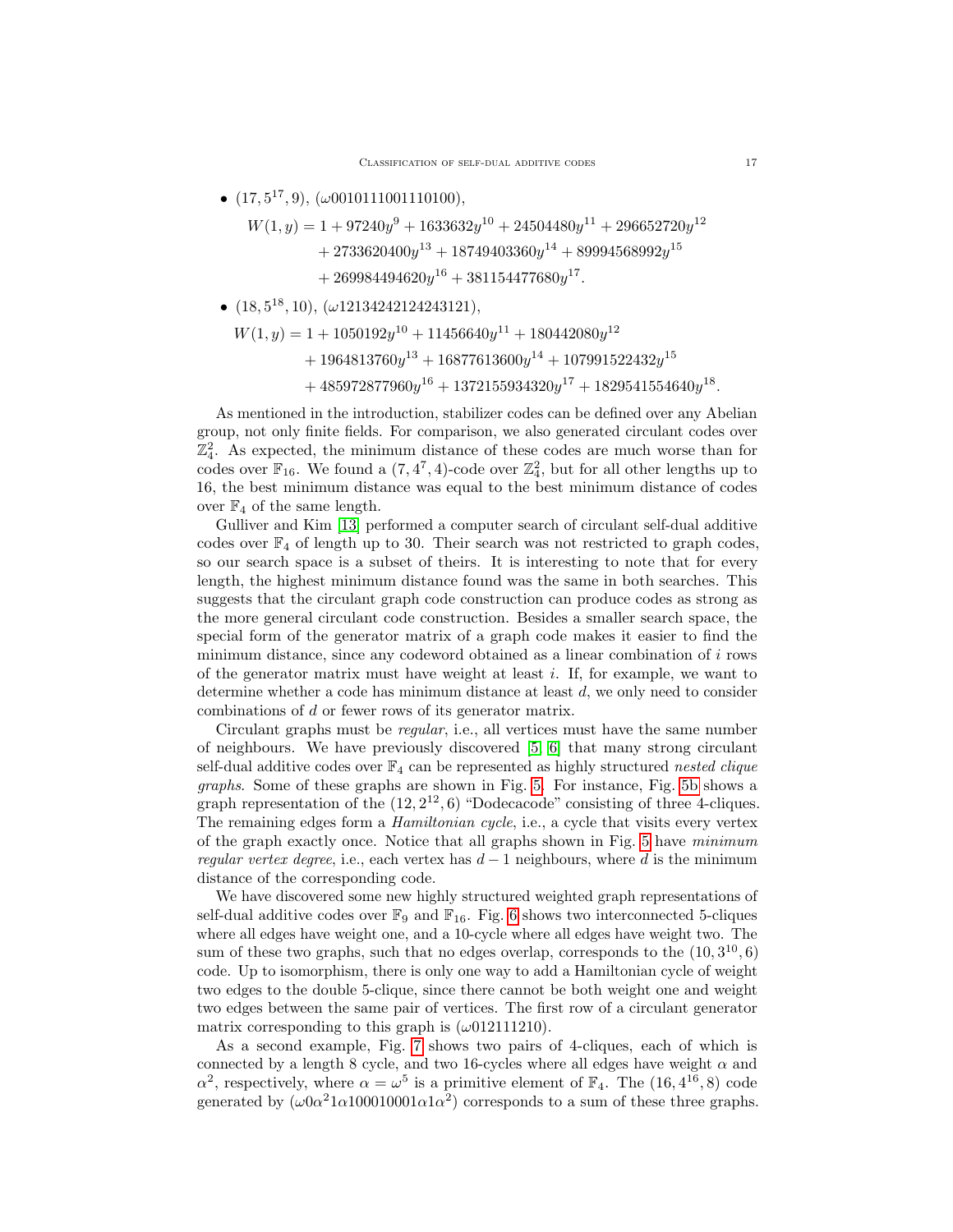<span id="page-17-1"></span>

<span id="page-17-0"></span>Figure 5: Examples of Nested Clique Graphs Corresponding to Codes over  $\mathbb{F}_4$ 



<span id="page-17-2"></span>Figure 6: Two Graphs Whose Sum Corresponds to the  $(10,3^{10},6)$  Code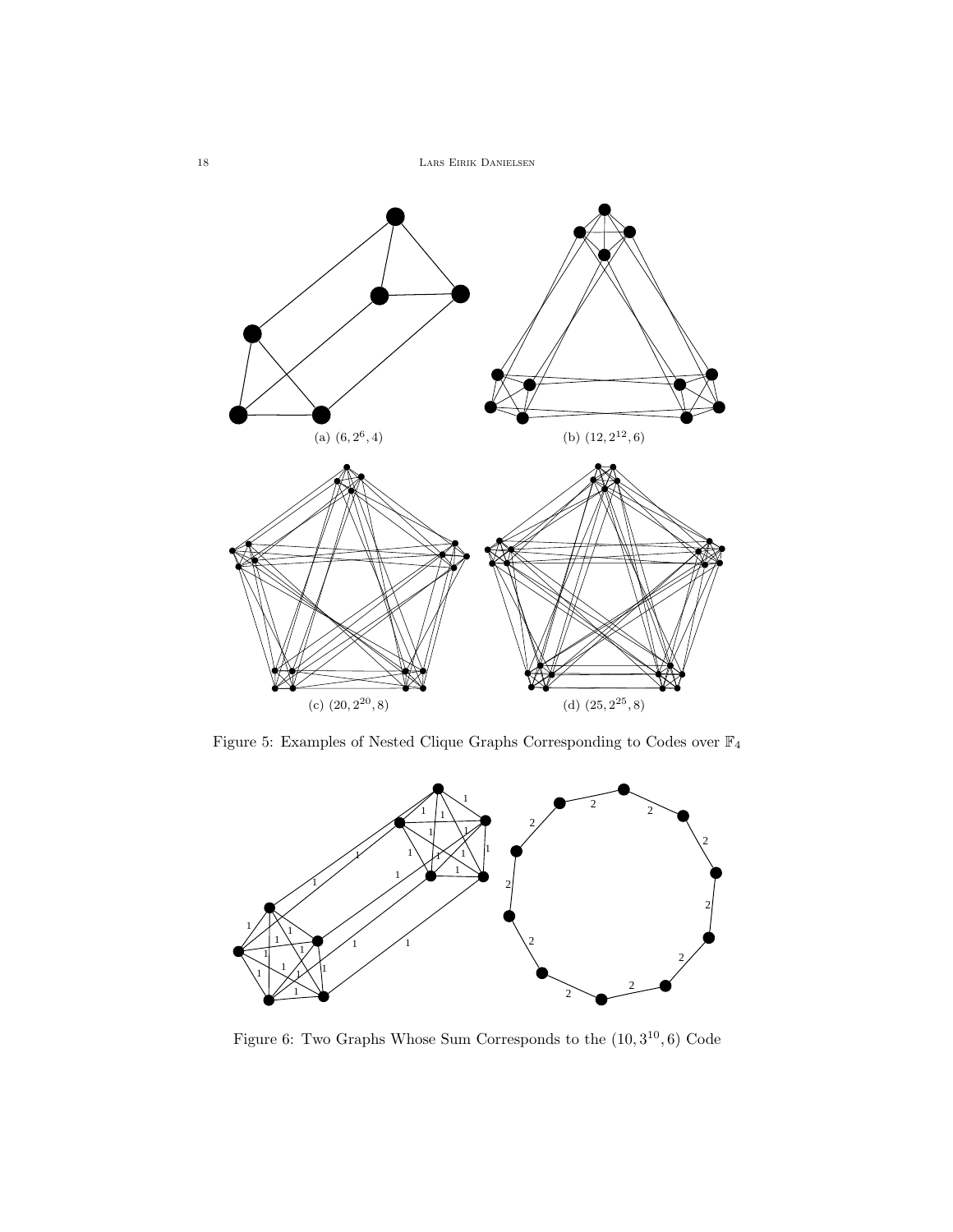

<span id="page-18-12"></span>Figure 7: Three Graphs Whose Sum Corresponds to the  $(16, 4^{16}, 8)$  Code

Note that the vertices of the graphs corresponding to circulant  $(10, 3^{10}, 6)$  and  $(16, 4^{16}, 8)$  graph codes have degree higher than  $d-1$ . We have tried to obtain similar graph representations for other codes in Table [6,](#page-14-0) but without success. Many of the circulant graph codes have vertex degree much higher than  $d-1$ , for instance the  $(14, 5^{14}, 8)$  code generated by  $(\omega 1221202021221)$ , and the  $(18, 5^{18}, 10)$  code generated by  $(\omega 12134242124243121)$ .

### **ACKNOWLEDGEMENTS**

The author would like to thank Matthew G. Parker for helpful discussions and comments. Also thanks to Markus Grassl for helpful comments.

# **REFERENCES**

- <span id="page-18-1"></span>[1] A. Ashikhmin and E. Knill, *Nonbinary quantum stabilizer codes*, IEEE Trans. Inform. Theory, 47 (2001), 3065–3072.
- <span id="page-18-7"></span>[2] M. Bahramgiri and S. Beigi, Graph states under the action of local Clifford group in non-binary case (2006), preprint, [arXiv:quant-ph/0610267](http://arxiv.org/pdf/quant-ph/0610267)
- <span id="page-18-4"></span>[3] A. Bouchet, *Graphic presentations of isotropic systems*, J. Combin. Theory Ser. B, 45 (1988), 58–76.
- <span id="page-18-0"></span>[4] A. R. Calderbank, E. M. Rains, P. M. Shor and N. J. A. Sloane, Quantum error correction via codes over GF(4), IEEE Trans. Inform. Theory, 44 (1998), 1369–1387.
- <span id="page-18-10"></span>[5] L. E. Danielsen, "On Self-Dual Quantum Codes, Graphs, and Boolean Functions", Master's thesis, Univ. Bergen, 2005.
- <span id="page-18-11"></span>[6] L. E. Danielsen and M. G. Parker, Spectral orbits and peak-to-average power ratio of Boolean functions with respect to the  $\{I, H, N\}^n$  transform, in "Sequences and Their Applications – SETA 2004" (eds. T. Helleseth, D. Sarwate, H.-Y. Song and K. Yang), Springer-Verlag, Berlin, (2005), 373–388.
- <span id="page-18-6"></span>[7] L. E. Danielsen and M. G. Parker, On the classification of all self-dual additive codes over GF(4) of length up to 12, J. Combin. Theory Ser. A, 113 (2006), 1351–1367.
- <span id="page-18-9"></span>[8] P. Gaborit, W. C. Huffman, J.-L. Kim and V. Pless, On additive GF(4) codes, in "Codes and Association Schemes" (eds. A. Barg and S. Litsyn), Amer. Math. Soc., Providence, RI, (2001), 135–149.
- <span id="page-18-5"></span>[9] D. G. Glynn, T. A. Gulliver, J. G. Maks and M. K. Gupta, "The Geometry of Additive Quantum Codes" (2004), submitted to Springer-Verlag.
- <span id="page-18-8"></span>[10] D. Gottesman, "Stabilizer Codes and Quantum Error Correction", Ph.D. thesis, Caltech, 1997.
- <span id="page-18-2"></span>[11] M. Grassl, T. Beth and M. Rötteler, On optimal quantum codes, Internat. J. Quantum Inf., 2 (2004), 55–64.
- <span id="page-18-3"></span>[12] M. Grassl, A. Klappenecker and M. Rötteler, *Graphs, quadratic forms, and quantum codes*, in "Proc. 2002 IEEE Int. Symp. Inform. Theory", (2002), 45.